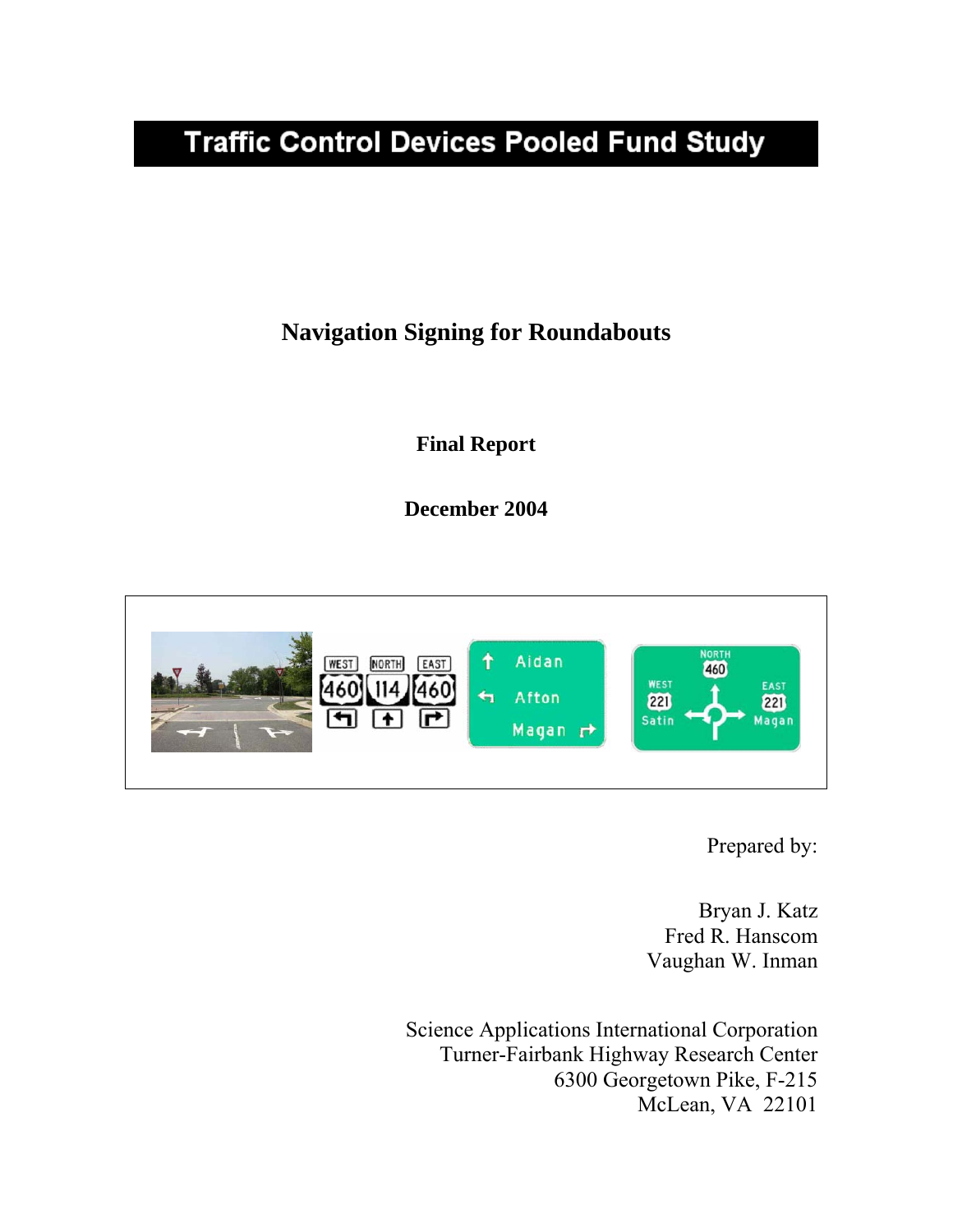This research project was sponsored by the Traffic Control Devices Pooled Fund Study, TPF-5(065). Members of the Pooled Fund Study Panel are as follows:

Gerry Meis, California Department of Transportation Mark Wilson, Florida Department of Transportation Keith Golden, Georgia Department of Transportation Larry Gregg, Illinois Department of Transportation Tim Crouch, Iowa Department of Transportation Steven Buckley, Kansas Department of Transportation John Smith, Mississippi Department of Transportation Julie Stotlemeyer, Missouri Department of Transportation Randy Peters, Nebraska Department of Transportation Scott Thorson, Nevada Department of Transportation Patt Ott, New Jersey Department of Transportation Doug Bartlett, New Jersey Department of Transportation David Woodin, New York Department of Transportation Lori Cove, North Carolina Department of Transportation Kenneth Williams, Pennsylvania Department of Transportation Don Turner, South Carolina Department of Transportation Greg Brinkmeyer, Texas Department of Transportation Tom Notbohm, Wisconsin Department of Transportation Roger Wentz, American Traffic Safety Services Association (ATSSA) Lee Billingsley, Broward County, Florida Department of Transportation John Fisher, Los Angeles, California Department of Transportation

Debra Chappell, Federal Highway Administration, Office of Safety Butch Wlaschin, Federal Highway Administration, Office of Program Development Scott Wainwright, Federal Highway Administration, Office of Operations Joe Moyer, Federal Highway Administration, Office of Safety R&D Bryan Katz, Science Applications International Corporation

The objective of the Traffic Control Devices Pooled Fund Study (TCD PFS) is to assemble a group composed of State and local agencies, appropriate organizations and the FHWA to 1) establish a systematic procedure to select, test, and evaluate approaches to novel TCD concepts as well as incorporation of results into the MUTCD; 2) select novel TCD approaches to test and evaluate; 3) determine methods of evaluation for novel TCD approaches; 4) initiate and monitor projects intended to address evaluation of the novel TCDs; 5) disseminate results; and 6) assist MUTCD incorporation and implementation of results.

To join the TCD PFS, or for more information about the TCD PFS

- Contact Joe Moyer at (202) 493-3370 or contact Scott Wainwright (202) 366-0857
- Visit www.pooledfund.org and search for study # TPF-5(065).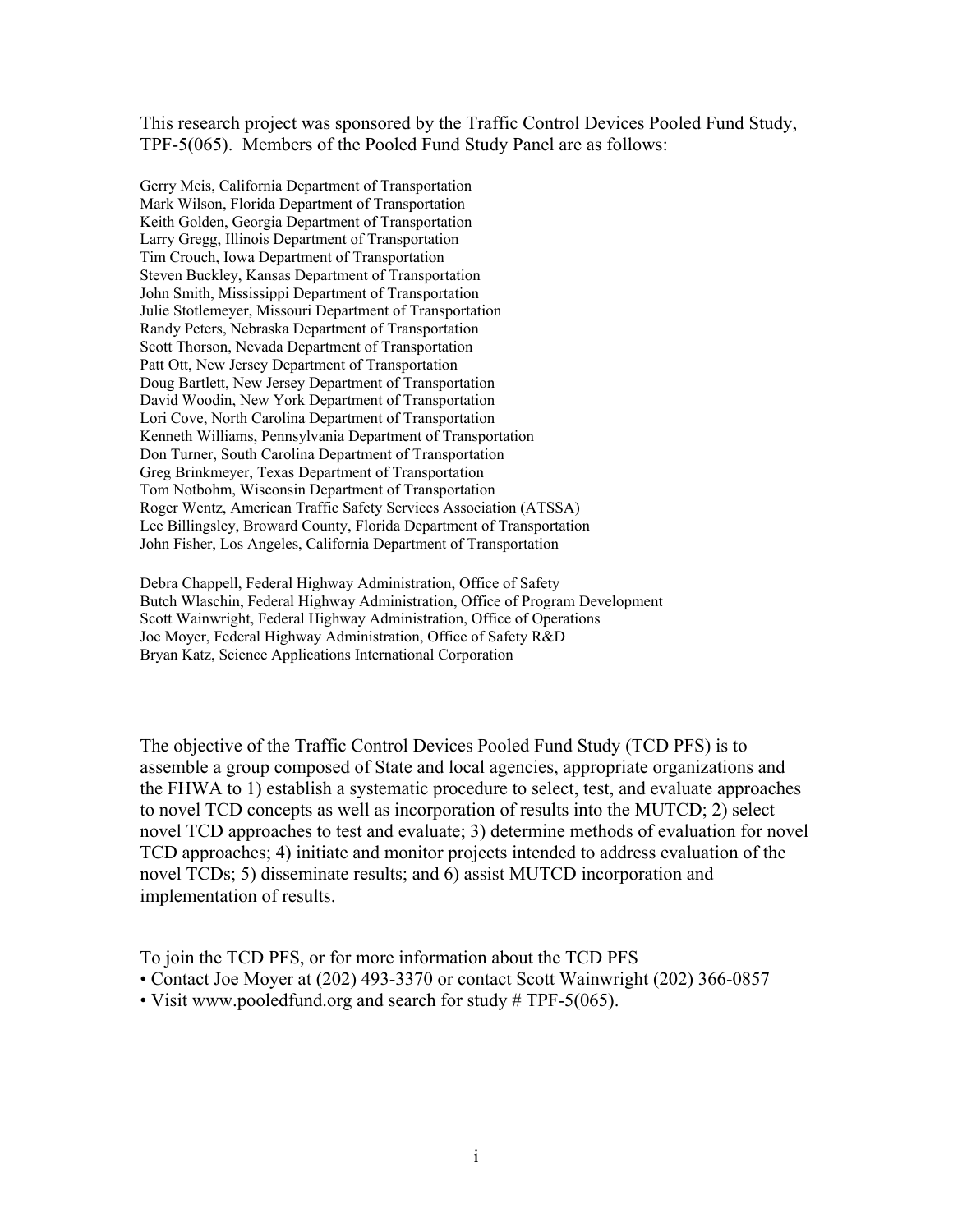#### **EXECUTIVE SUMMARY**

The objective of this effort was to support recommendations to the Federal Highway Administration (FHWA) Manual on Uniform Traffic Control Devices (MUTCD) Team as well as to the National Committee on Uniform Traffic Control Devices (NCUTCD) on double-lane roundabout signage. The objective was addressed by undertaking two studies. One study examined how the amount of information on roundabout exit signs might affect drivers' ability to use them. The other study focused on navigational signage that is intended to assist motorists to anticipate the correct roundabout exit and to select an appropriate approach lane for that exit. The scope of the latter study was limited to four currently used navigation-signing methods (Conventional, Maryland, Diagrammatic, and New York).

The exit sign study included an operational observation to verify that speed in roundabouts is predicted by the  $R_4$  radius design speed. Sign information lead time, i.e., the time available for detecting and reading a sign, can be determined from operational speed and detection distance to a roundabout exit sign. The time required to read sign components, e.g., words and numbers, and to make the appropriate choice decisions, was derived from the literature. The available information lead time was combined with field observational data and reading time requirements to estimate the maximum amount of information that may be put on roundabout exit signs.

The second navigation-signing study consisted of a laboratory test of the four types of navigation guide sign. It measured accuracy of lane choice selection, accuracy of leg choice selection, reaction time for each decision, and confidence of each decision. Overall, the conventional and diagrammatic signs yielded the best performance, particularly when looking at participants' reaction time and confidence in their decision. Lane selection performance was below 70 percent correct, and not different from chance given the assumption that the left lane would be used for left turns and the right lane for right turns. The current NCUTCD markings subcommittee recommendations for lane markings were used in the stimuli presented to participants. Further research is recommended to determine whether the current recommended markings will be comprehended by drivers.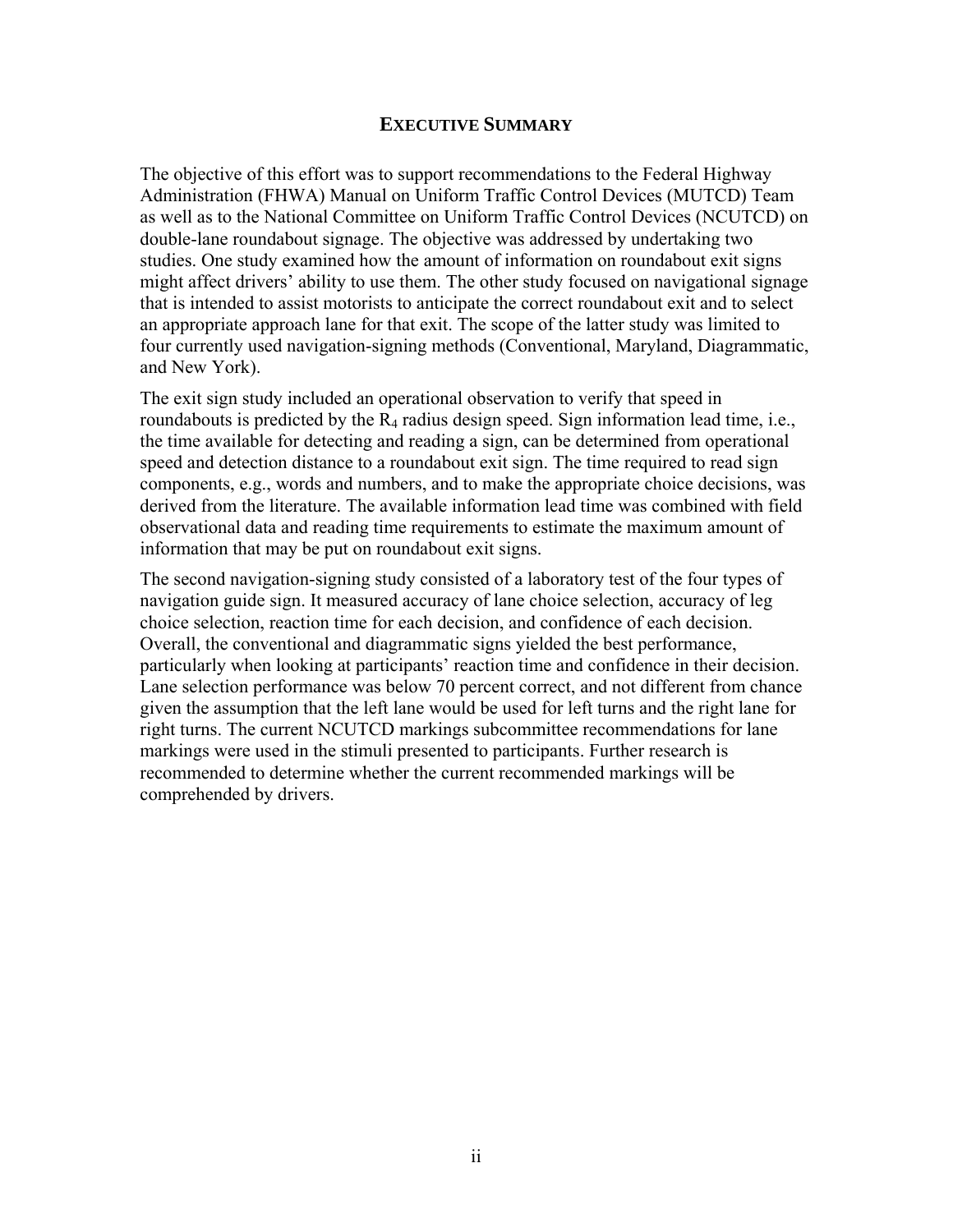# **TABLE OF CONTENTS**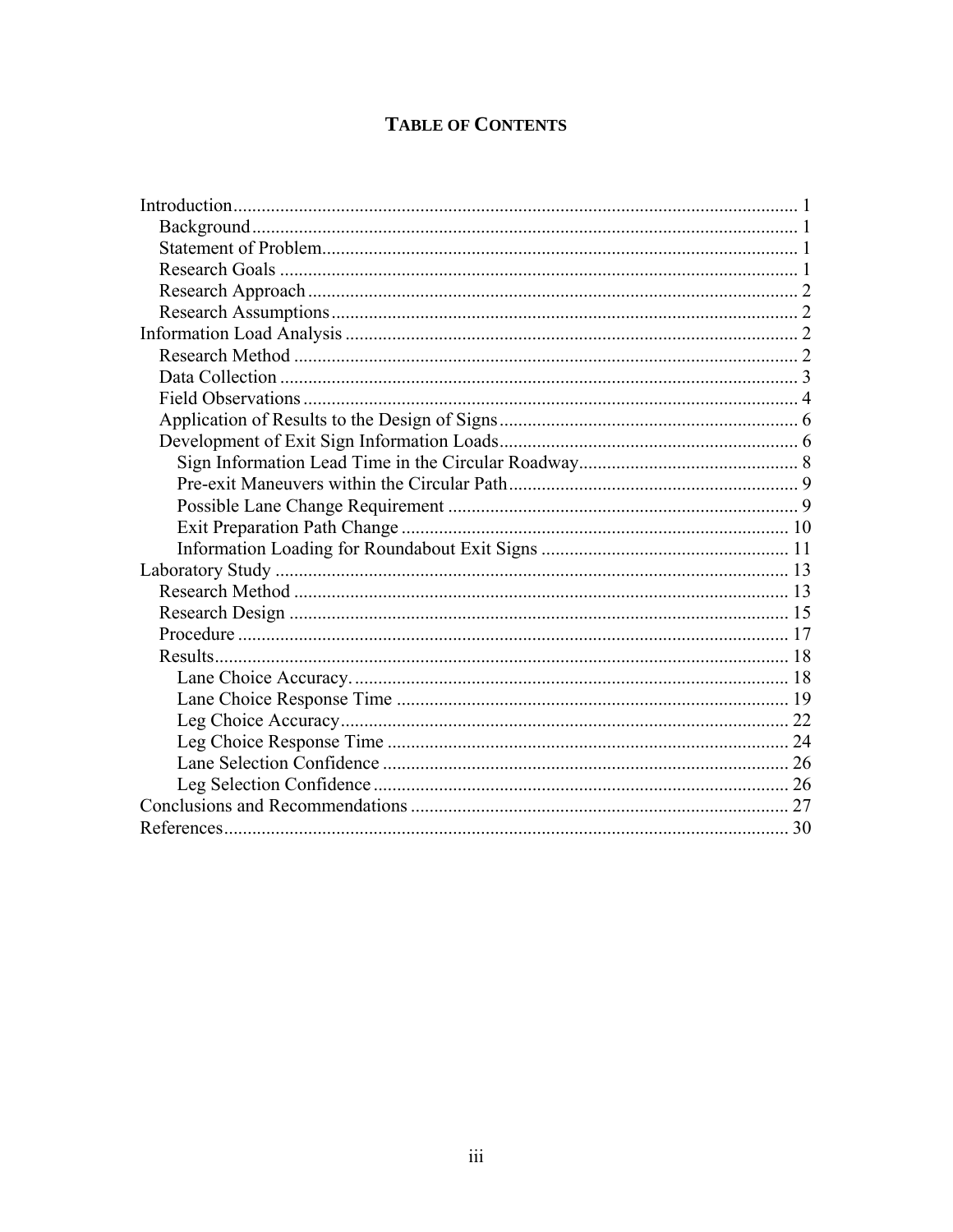# **LIST OF TABLES AND FIGURES**

| Figure 4: Conventional roundabout route assembly (left) and guide sign (right)13<br>Figure 9. Programmable touch pad overlay with lane choice selections to left,<br>leg choice selections to right, and confidence ratings across the<br>bottom.<br>. 18<br>Figure 10. Lane choice accuracy as a function of the number of text and route<br>Figure 11. Response times, in seconds, for lane choice decision as a function of<br>navigation sign type, age group, and number of information<br>Figure 12: Mean proportion of correct exit leg selections as a function of sign<br>Figure 13: Mean leg choice reaction time by sign type and information level25<br>Figure 15. Mean Leg choice confidence rating by sign type and information<br>Table 2: Visual search time (s) for right-hand merge in traffic (Robinson et al.,<br>Table 3: Agg (1994) and Smiley (2000) study results for reading and decision<br>Table 4. Available information lead time within roundabouts from 45- and 60-<br>Table 5: Lane change time and distance requirements at double lane<br>Table 6: Maximum allowable sign information load: available reading and |                                                               |     |
|-----------------------------------------------------------------------------------------------------------------------------------------------------------------------------------------------------------------------------------------------------------------------------------------------------------------------------------------------------------------------------------------------------------------------------------------------------------------------------------------------------------------------------------------------------------------------------------------------------------------------------------------------------------------------------------------------------------------------------------------------------------------------------------------------------------------------------------------------------------------------------------------------------------------------------------------------------------------------------------------------------------------------------------------------------------------------------------------------------------------------------------------------------|---------------------------------------------------------------|-----|
|                                                                                                                                                                                                                                                                                                                                                                                                                                                                                                                                                                                                                                                                                                                                                                                                                                                                                                                                                                                                                                                                                                                                                     |                                                               |     |
|                                                                                                                                                                                                                                                                                                                                                                                                                                                                                                                                                                                                                                                                                                                                                                                                                                                                                                                                                                                                                                                                                                                                                     |                                                               |     |
|                                                                                                                                                                                                                                                                                                                                                                                                                                                                                                                                                                                                                                                                                                                                                                                                                                                                                                                                                                                                                                                                                                                                                     |                                                               |     |
|                                                                                                                                                                                                                                                                                                                                                                                                                                                                                                                                                                                                                                                                                                                                                                                                                                                                                                                                                                                                                                                                                                                                                     |                                                               |     |
|                                                                                                                                                                                                                                                                                                                                                                                                                                                                                                                                                                                                                                                                                                                                                                                                                                                                                                                                                                                                                                                                                                                                                     |                                                               |     |
|                                                                                                                                                                                                                                                                                                                                                                                                                                                                                                                                                                                                                                                                                                                                                                                                                                                                                                                                                                                                                                                                                                                                                     |                                                               |     |
|                                                                                                                                                                                                                                                                                                                                                                                                                                                                                                                                                                                                                                                                                                                                                                                                                                                                                                                                                                                                                                                                                                                                                     |                                                               |     |
|                                                                                                                                                                                                                                                                                                                                                                                                                                                                                                                                                                                                                                                                                                                                                                                                                                                                                                                                                                                                                                                                                                                                                     |                                                               |     |
|                                                                                                                                                                                                                                                                                                                                                                                                                                                                                                                                                                                                                                                                                                                                                                                                                                                                                                                                                                                                                                                                                                                                                     |                                                               |     |
|                                                                                                                                                                                                                                                                                                                                                                                                                                                                                                                                                                                                                                                                                                                                                                                                                                                                                                                                                                                                                                                                                                                                                     |                                                               |     |
|                                                                                                                                                                                                                                                                                                                                                                                                                                                                                                                                                                                                                                                                                                                                                                                                                                                                                                                                                                                                                                                                                                                                                     |                                                               |     |
|                                                                                                                                                                                                                                                                                                                                                                                                                                                                                                                                                                                                                                                                                                                                                                                                                                                                                                                                                                                                                                                                                                                                                     |                                                               |     |
|                                                                                                                                                                                                                                                                                                                                                                                                                                                                                                                                                                                                                                                                                                                                                                                                                                                                                                                                                                                                                                                                                                                                                     |                                                               |     |
|                                                                                                                                                                                                                                                                                                                                                                                                                                                                                                                                                                                                                                                                                                                                                                                                                                                                                                                                                                                                                                                                                                                                                     |                                                               |     |
|                                                                                                                                                                                                                                                                                                                                                                                                                                                                                                                                                                                                                                                                                                                                                                                                                                                                                                                                                                                                                                                                                                                                                     |                                                               | .21 |
|                                                                                                                                                                                                                                                                                                                                                                                                                                                                                                                                                                                                                                                                                                                                                                                                                                                                                                                                                                                                                                                                                                                                                     |                                                               |     |
|                                                                                                                                                                                                                                                                                                                                                                                                                                                                                                                                                                                                                                                                                                                                                                                                                                                                                                                                                                                                                                                                                                                                                     |                                                               |     |
|                                                                                                                                                                                                                                                                                                                                                                                                                                                                                                                                                                                                                                                                                                                                                                                                                                                                                                                                                                                                                                                                                                                                                     |                                                               |     |
|                                                                                                                                                                                                                                                                                                                                                                                                                                                                                                                                                                                                                                                                                                                                                                                                                                                                                                                                                                                                                                                                                                                                                     |                                                               |     |
|                                                                                                                                                                                                                                                                                                                                                                                                                                                                                                                                                                                                                                                                                                                                                                                                                                                                                                                                                                                                                                                                                                                                                     |                                                               |     |
|                                                                                                                                                                                                                                                                                                                                                                                                                                                                                                                                                                                                                                                                                                                                                                                                                                                                                                                                                                                                                                                                                                                                                     |                                                               |     |
|                                                                                                                                                                                                                                                                                                                                                                                                                                                                                                                                                                                                                                                                                                                                                                                                                                                                                                                                                                                                                                                                                                                                                     |                                                               |     |
|                                                                                                                                                                                                                                                                                                                                                                                                                                                                                                                                                                                                                                                                                                                                                                                                                                                                                                                                                                                                                                                                                                                                                     |                                                               |     |
|                                                                                                                                                                                                                                                                                                                                                                                                                                                                                                                                                                                                                                                                                                                                                                                                                                                                                                                                                                                                                                                                                                                                                     |                                                               |     |
|                                                                                                                                                                                                                                                                                                                                                                                                                                                                                                                                                                                                                                                                                                                                                                                                                                                                                                                                                                                                                                                                                                                                                     |                                                               |     |
|                                                                                                                                                                                                                                                                                                                                                                                                                                                                                                                                                                                                                                                                                                                                                                                                                                                                                                                                                                                                                                                                                                                                                     |                                                               |     |
|                                                                                                                                                                                                                                                                                                                                                                                                                                                                                                                                                                                                                                                                                                                                                                                                                                                                                                                                                                                                                                                                                                                                                     |                                                               |     |
|                                                                                                                                                                                                                                                                                                                                                                                                                                                                                                                                                                                                                                                                                                                                                                                                                                                                                                                                                                                                                                                                                                                                                     |                                                               |     |
|                                                                                                                                                                                                                                                                                                                                                                                                                                                                                                                                                                                                                                                                                                                                                                                                                                                                                                                                                                                                                                                                                                                                                     |                                                               |     |
|                                                                                                                                                                                                                                                                                                                                                                                                                                                                                                                                                                                                                                                                                                                                                                                                                                                                                                                                                                                                                                                                                                                                                     |                                                               |     |
|                                                                                                                                                                                                                                                                                                                                                                                                                                                                                                                                                                                                                                                                                                                                                                                                                                                                                                                                                                                                                                                                                                                                                     |                                                               |     |
|                                                                                                                                                                                                                                                                                                                                                                                                                                                                                                                                                                                                                                                                                                                                                                                                                                                                                                                                                                                                                                                                                                                                                     |                                                               |     |
|                                                                                                                                                                                                                                                                                                                                                                                                                                                                                                                                                                                                                                                                                                                                                                                                                                                                                                                                                                                                                                                                                                                                                     |                                                               |     |
|                                                                                                                                                                                                                                                                                                                                                                                                                                                                                                                                                                                                                                                                                                                                                                                                                                                                                                                                                                                                                                                                                                                                                     |                                                               |     |
|                                                                                                                                                                                                                                                                                                                                                                                                                                                                                                                                                                                                                                                                                                                                                                                                                                                                                                                                                                                                                                                                                                                                                     | Table 7. Recommended maximum sign information load: number of |     |
|                                                                                                                                                                                                                                                                                                                                                                                                                                                                                                                                                                                                                                                                                                                                                                                                                                                                                                                                                                                                                                                                                                                                                     |                                                               |     |

Table 8: Combinations of destination names and route shields.........................................15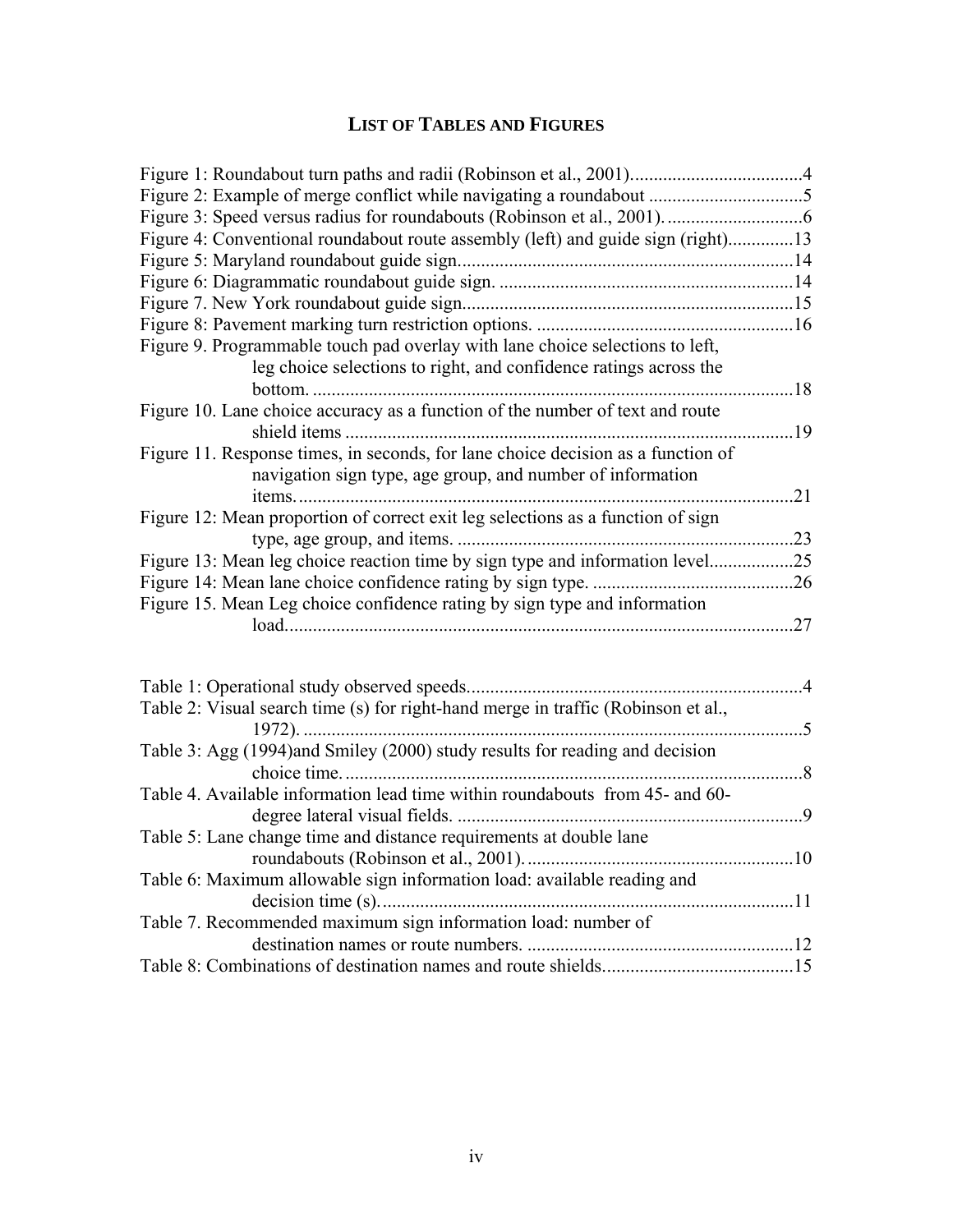#### **ACKNOWLEDGEMENTS**

The authors of this report would like to thank the Federal Highway Administration's Human Centered Systems Team, both FHWA and Science Applications International Corporation (SAIC) employees, for their support on this project. Bobby Haas (SAIC) provided the computer program used for data collection on the project. Tiana Petit and Jason Kennedy (SAIC) aided in data collection activities and administrative support for this project as well. The authors would also like to thank Thomas Granda (FHWA), Joe Moyer (FHWA), and Steve Fleger (SAIC) for their management support of this project.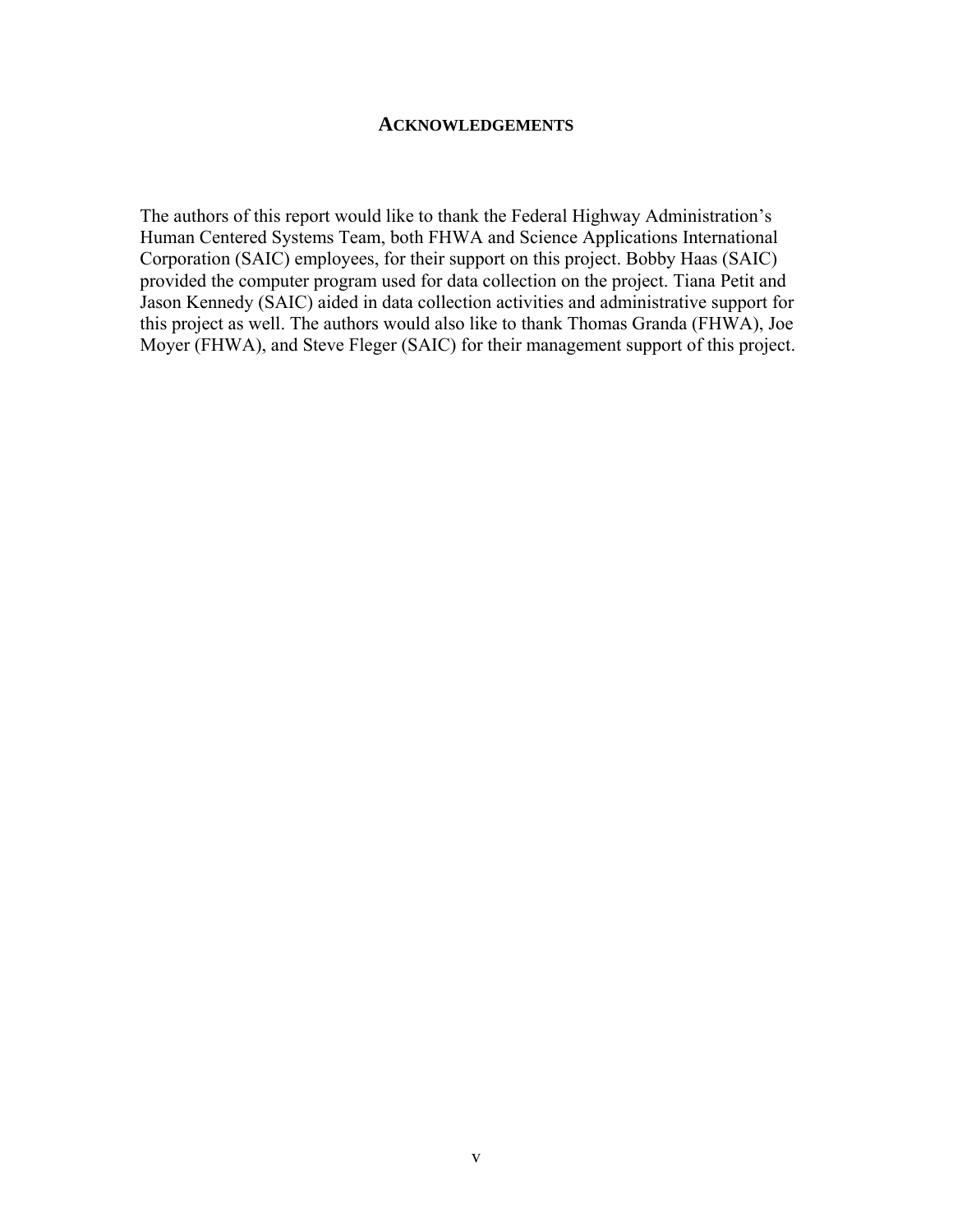#### **INTRODUCTION**

## **Background**

The objective of this effort was to obtain data and perform analyses on double-lane roundabout signage to support recommendations to Federal Highway Administration (FHWA) Manual on Uniform Traffic Control Devices (MUTCD) Team as well as to the National Committee on Uniform Traffic Control Devices (NCUTCD). To this end, two studies were performed. One study examined how the amount of information on roundabout exit signs might affect drivers' ability to use them. The other study focused on navigational signage that is intended to assist motorists to anticipate the correct roundabout exit and to select an appropriate approach lane for that exit. The scope of the study was limited to four currently used navigation signing methods. Both studies were directed towards the development of consistent and effective design standards for roundabouts.

## **Statement of Problem**

The negotiation of roundabouts involves a series of navigation decisions. To safely approach and negotiate an unfamiliar roundabout, a motorist may be confronted with a complex navigational challenge that must be resolved quickly within an unfamiliar traffic and roadway environment. Current roundabout sign practice in the U.S. varies both within and among the States. Nonstandard signing practice may compound the challenge to drivers who are unfamiliar with roundabouts. There is little documentation regarding U.S. motorists' understanding or comprehension of roundabout signage and markings. As a result, the Federal Highway Administration, as well as state and local traffic engineers, have little empirical basis for developing roundabout signing recommendations.

There is a need for roundabout signing guidelines and standards, as the current Manual on Uniform Traffic Control Devices (MUTCD) does not represent current practice and does not meet the unique requirements of roundabouts (United States Department of Transportation, 2001). There are currently no roundabout-specific guide sign specifications in the MUTCD.

#### **Research Goals**

There are several alternatives for developing roundabout navigation signs. The goals of this study were to:

- Perform a literature review and state-of-practice survey to determine current roundabout signing practices.
- Perform an analysis to estimate the time to process the information on a sign and develop recommendations on the maximum amount of information to put on a sign based on roundabout geometry.
- Perform a laboratory study to assess the effectiveness of alternative navigation sign approaches.
- Provide recommendations to the NCUTCD on roundabout signing.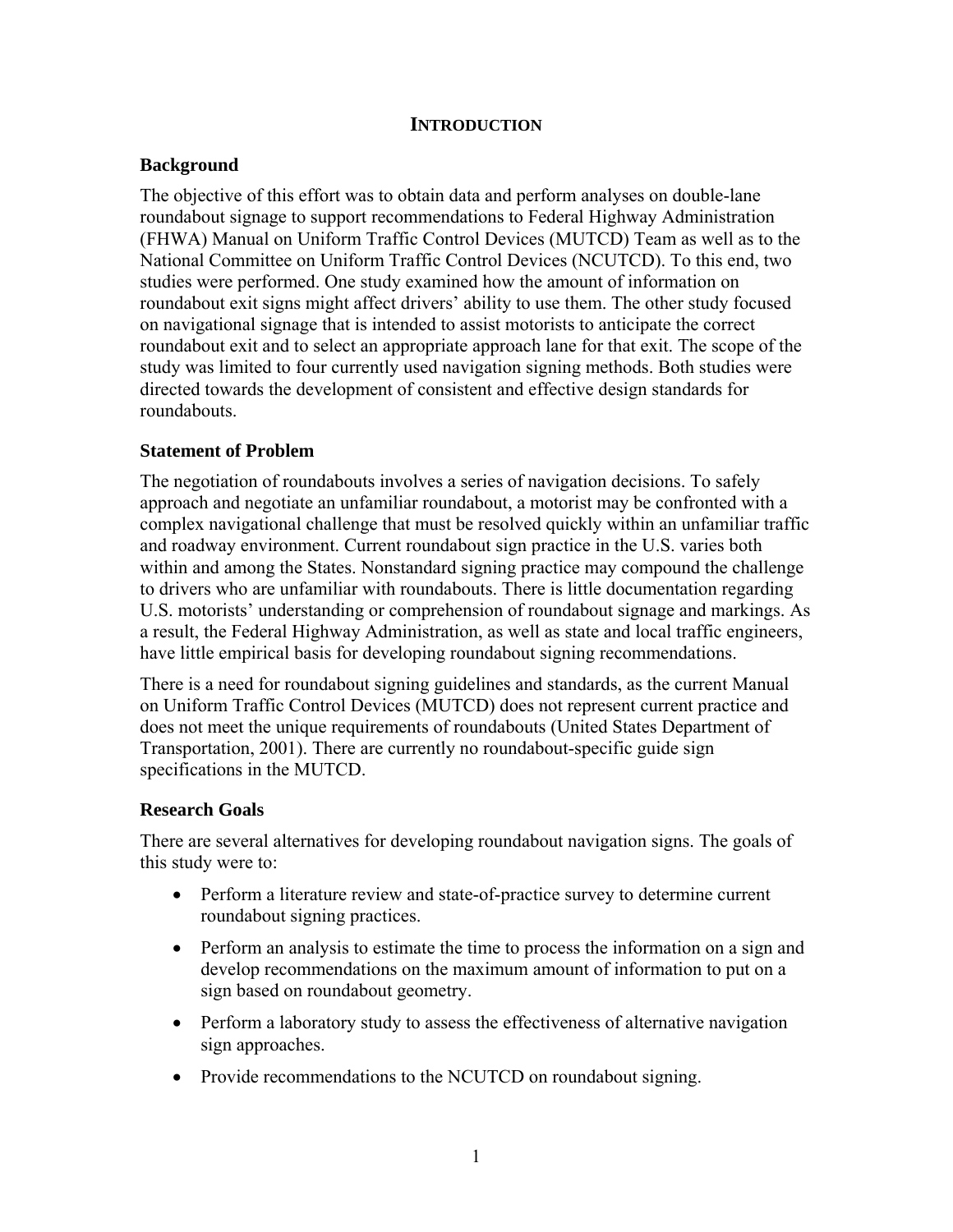## **Research Approach**

Navigating an unfamiliar roundabout requires drivers to process navigation signage within a limited the amount of time. Effective navigation signage should provide the required information while still allowing drivers to process other necessary information (e.g., markings, and other traffic) within that limited time and without impairing overall driving performance. Engineers may adopt different lane assignments or recommendations at roundabout approaches based on the amount of flow on each leg. Therefore, this study examined drivers' lane choice performance in response to navigational signs combined with turn restriction pavement markings.

## **Research Assumptions**

Because roundabouts are relatively new to the U.S., and have yet to be deployed in many states, it was assumed that the target audience for these signs is motorists who are unfamiliar with the particular roundabout, and may be unfamiliar with the concept of a roundabout. It was further assumed that the information on the signs is the information that the motorist needs. For instance, if the destination name on the sign is *Afton*, it is assumed that the motorist knows that Afton is in the direction of her/his intended destination. In the real world, this assumption might be wrong; motorists heading for New York City might be looking for that destination, not for Afton, which might be between the motorist's current position and New York. We do not address the issue of which destinations, route symbols, or heading indications should appear on navigational signs. This study only examines whether one type of navigation sign may yield better lane choices and exit identifications than another type.

Drivers from the greater Washington, DC, metropolitan area served as test participants. It was assumed that the performance of drivers from that area would be representative of drivers in other parts of the country. This assumption might be wrong. It might be worthwhile to confirm the present findings by replicating a portion of the study with participants from other regions.

## **INFORMATION LOAD ANALYSIS**

## **Research Method**

To estimate the amount of information that on a sign that can be comprehended by drivers, an estimate is needed of the amount of time drivers have to process the information. This time is affected by operational conditions such as merge and lanechange requirements, and sign placement. Processing time must be adequate for drivers to both read and make the appropriate decision, e.g., whether or not to exit. This time is constrained by sign letter size, i.e., legibility distance, vehicle speed, and sight distance, as well as by the competing demands of merge activity, conflict avoidance, and the curved path tracking requirements posed by the roundabout geometry.

A literature review produced no roundabout specific studies that could be directly applied to estimate available roundabout sign-viewing time. Therefore, as part of the current effort, a roundabout operations observation was conducted with the three objectives: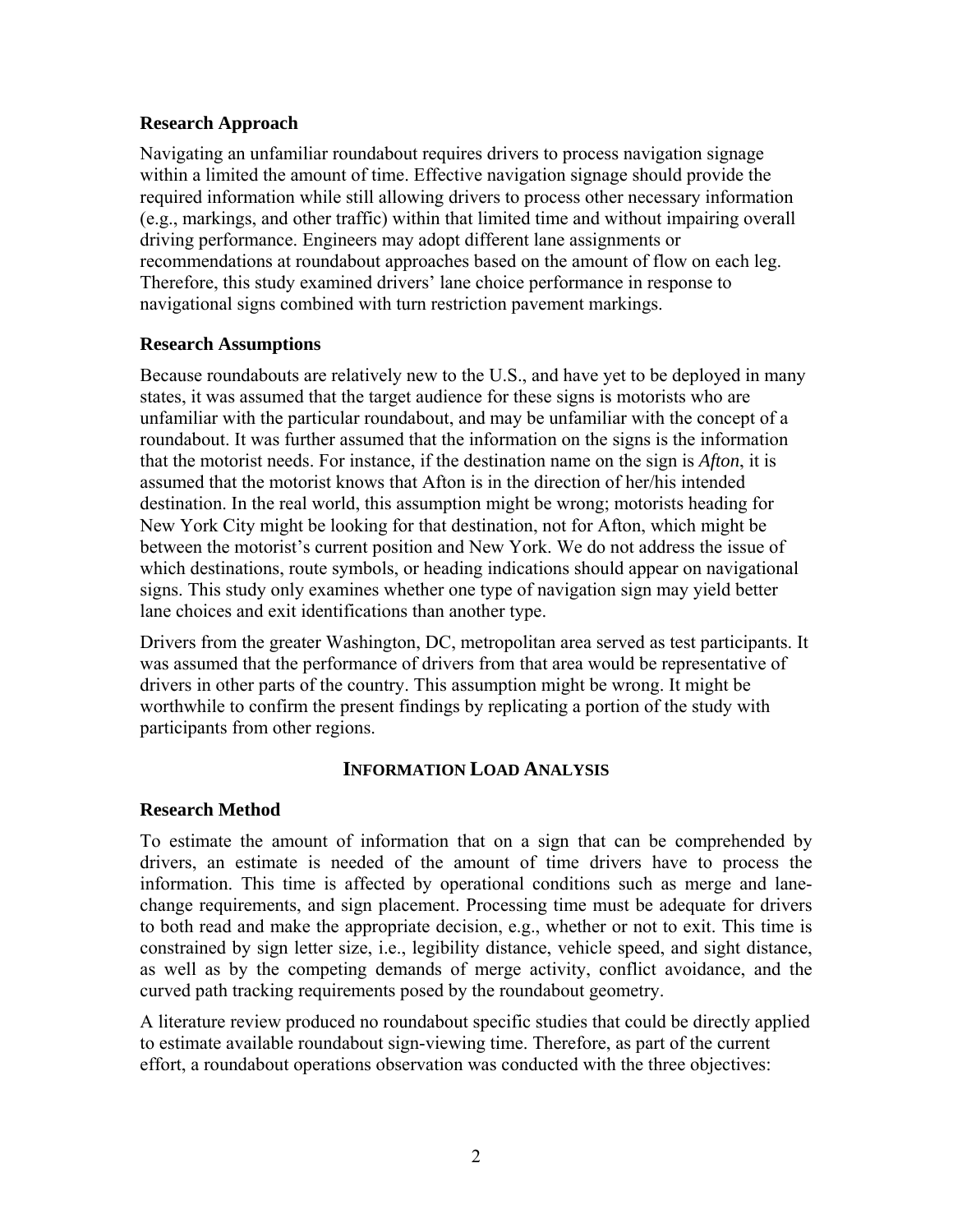- 1. **Establish basis for available sign information processing time.** Within the constraints imposed by roundabout geometric and operational conditions, determine a basis for estimating the amount of available sign-viewing and response time
- 2. **Validate the theoretical association between speed and geometry.** Determine whether the FHWA's *Roundabouts: An Informational Guide* (Robinson et al., 2001) speed-curve relationships for roundabouts are suitable as input for driver sign-viewing time estimates.
- 3. **Determine the impact of merge activity on available sign viewing time.** Given that merge requirements within roundabouts divert driver attention from sign viewing, account for this effect in the determination of sign-viewing time.

## **Data Collection**

Observations were made in October 2003 at two Colorado roundabouts, one in Vail Village and the other in Avon at the I-70 interchange. Site selection criteria included the presence of a suitable elevated vantage point and sufficient traffic volume to sample both vehicle merge interactions and free-flow vehicle passes.

Free-flow vehicles were randomly selected as they entered a roundabout and tracked via high-resolution digital video surveillance until they reached an exit. This tracking method produced accurate speeds because: (1) the digital image (aided by zooming and panning) provided sufficient resolution to identify the video frame in which each vehicle entered and exited the roundabout, and (2) counting the frames for which a vehicle was within the inscribed circle yield durations accurate to 1/30th of a second.

Tracked paths were the 270-degree 'left turn', i.e., the path whose critical radius is  $R_4$  as noted on page 138 of FHWA informational guide (Robinson et al., 2001) and illustrated below. This path was deemed critical with respect to available driver sign viewing time. Although higher speeds may be experienced with paths with a critical radius of  $R_1, R_2, R_3$ and  $R<sub>5</sub>$ , it was assumed that in majority of cases sight distance would be most limited on the  $R_4$  path, and that sight distance would generally be more limiting than speed on sign reading.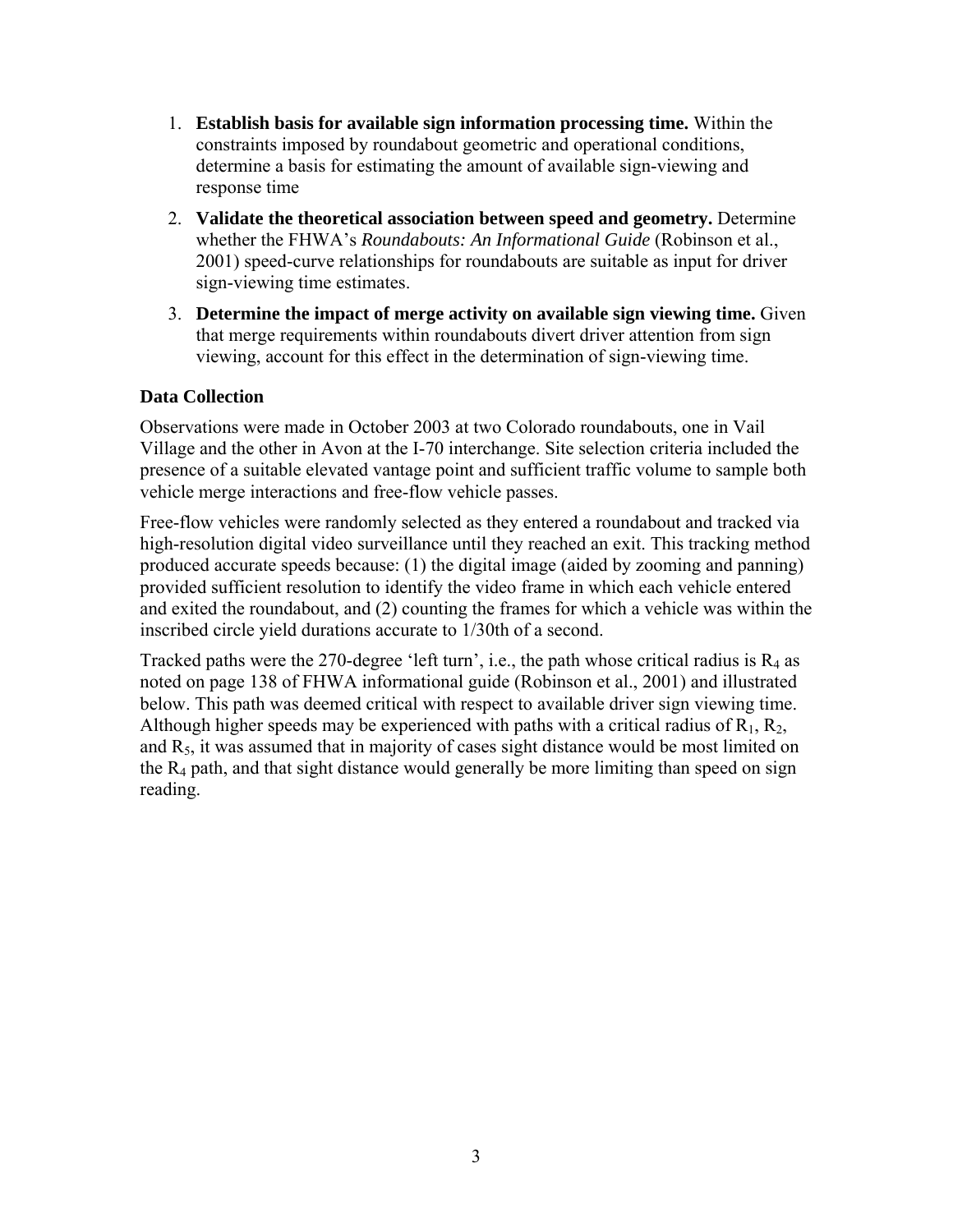

**Figure 1: Roundabout turn paths and radii (Robinson et al., 2001).** 

## **Field Observations**

Two types of roundabout design were included in this study. Vail Village is a 5-leg circular roundabout with an inscribed circle diameter of 200 feet, and Avon is a 3-leg teardrop design characterized by a 150-foot tear radius. Table 1 shows observed speeds at these roundabouts. A sufficient sample size (total of 100 vehicles) was gathered to ensure stable mean speeds: the 95 percent confidence interval about the mean was  $\pm 0.67$  mph. Results indicated that observed mean speeds were not significantly different from those estimated on the basis of the speed-curve relationship in the FHWA information guide.

|                              | Vail Village | Avon at I-70 |
|------------------------------|--------------|--------------|
| Sample Size                  | 54           | 46           |
| Mean Speed, mph              | 18.1         | 18.7         |
| Standard Deviation, mph      | 2.49         | 2.13         |
| $95th$ % C.I. about the Mean | $\pm 0.67$   | $\pm 0.61$   |
| Design Speed, mph            | 175          | 18 O         |

**Table 1: Operational study observed speeds.** 

Observed mean path speeds, alone, are not sufficient to estimate sign informationprocessing time because drivers often have to attend to other vehicles in addition to the signs. Figure 2 illustrates a "merge conflict" where the driver of the vehicle in the circle must attend to the vehicles entering the roundabout. Two approaches were taken to estimate the effect of roundabout merge conflicts on the amount of time available to process signs. First, the literature was reviewed with regard to merge conflict demands, and, second, a comparison was made within the field observations between circular path travel times of vehicles that passed without conflicts and those that may have had to resolve potential conflicts.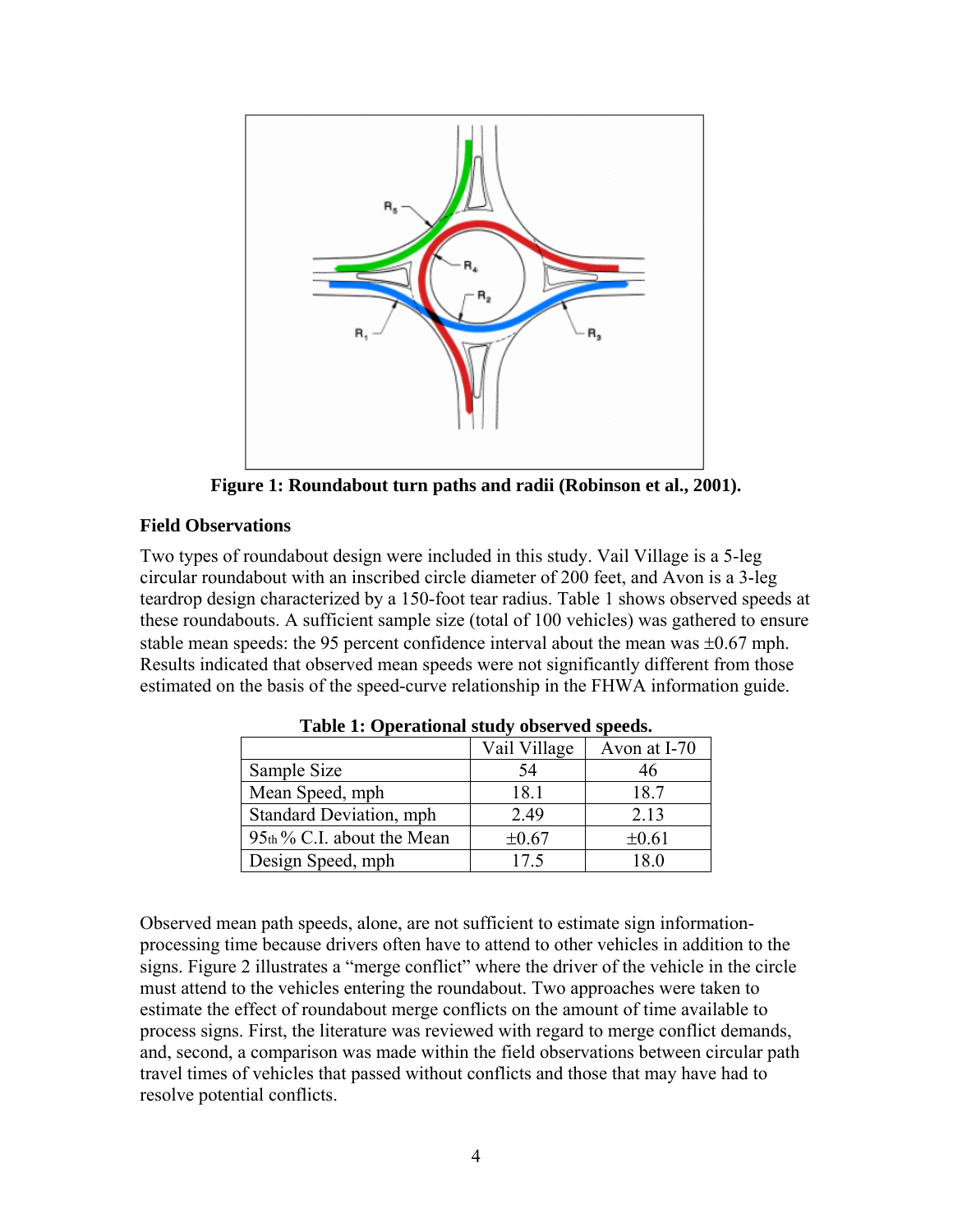Although we could not identify prior studies of merge conflicts in roundabouts, Robinson et al. (1972) measured visual search behaviors for drivers making lane changes at speeds that are representative of roundabout driving. Drivers' head movements were recorded via a helmet outfitted with a potentiometer. Segments of search behavior were glance time to mirrors, head movement time, and glance time to road ahead. The results indicated the glance time away from the forward roadway when vehicles were present was about 2.47 s, and about 1 s more than when other vehicles were not present. The Robinson et al. findings are shown in Table 2.



**Figure 2: Example of merge conflict while navigating a roundabout** 

| $-1/1 - 1$                              |            |         |            |
|-----------------------------------------|------------|---------|------------|
|                                         | No Traffic | Traffic | Difference |
| Time from command to start of merge     | 3.37       | 4.53    | 1.16       |
| Visual input time (mirrors, back, side) | 0.99       | 1.79    | 0.80       |
| Visual loss due to head movement        | 0.43       | 0.68    | 0.25       |
| Remaining search time                   | 1.95       | 2.06    | 0.11       |
| Pre-maneuver time away from forward     | 1.42       | 2.47    | 1.05       |
| roadway                                 |            |         |            |

**Table 2: Visual search time (s) for right-hand merge in traffic (Robinson et al., 1972).** 

The data gathered at the Vail Village roundabout included a number of vehicles with potential merge conflicts, i.e., vehicles that made a left turn when other vehicles were present. These vehicles averaged 2.45 s longer to travel from entrance to exit than vehicles that turned when other vehicles were absent. The implication of this result may be that drivers with a merge conflict slow to offset visual distraction of the merge. This slowing hypothesis is consistent with the Robinson et al. finding that merge maneuvers were delayed by 1.2 s when traffic was present. Additional study would be required to determine whether the slowing was because of visual demands or other reasons, such as to allow for spatial separation between vehicles. However, the close correspondence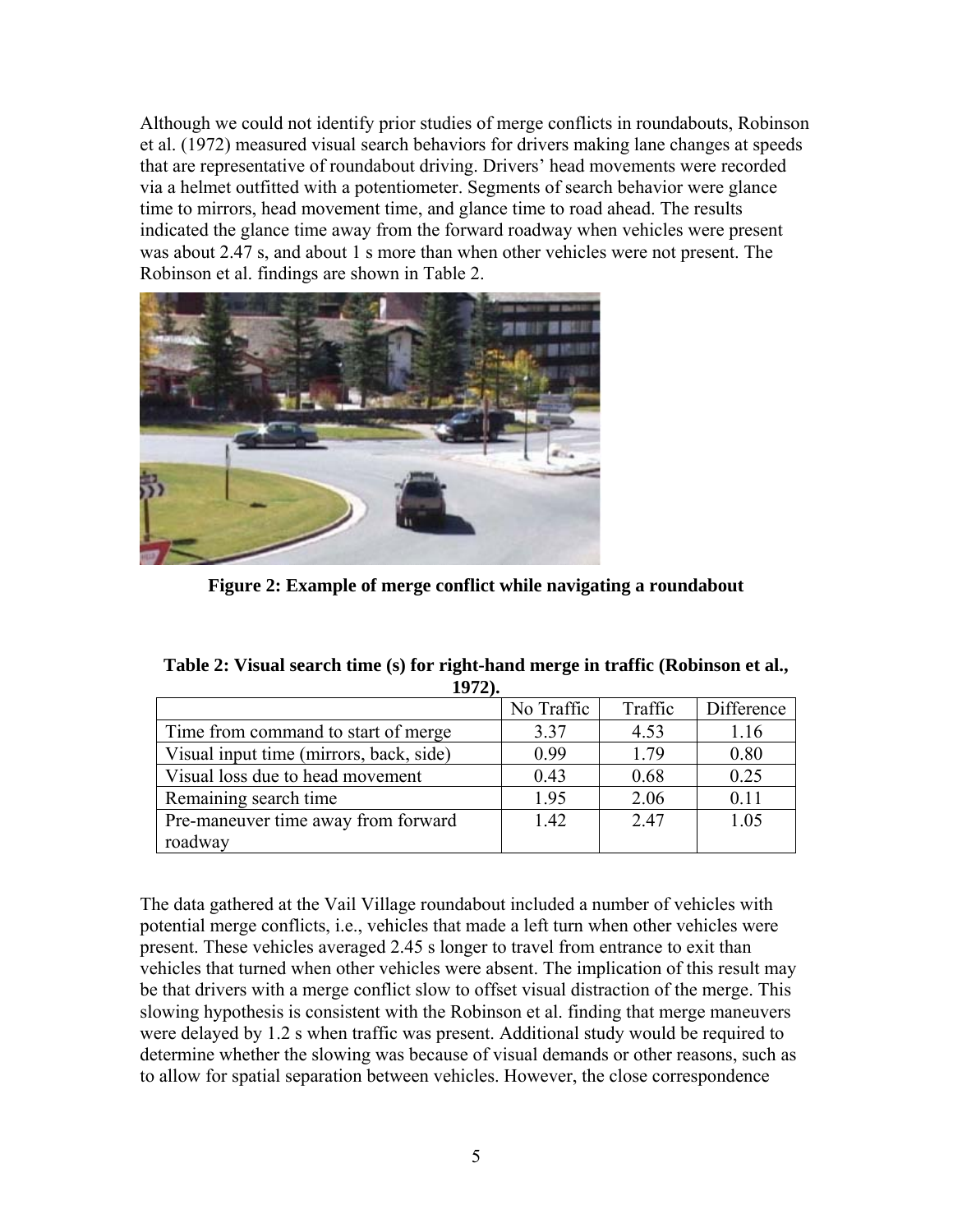between the glance time data reported by Robinson et al. and the travel time reduction documented here is encouraging for the distraction hypothesis.

The close correspondence between the observed left-turn maneuver times and the speed predictions using  $R_4$  suggest that  $R_4$  is valid for use in estimating available sign processing time.

## **Application of Results to the Design of Signs**

Given R4, exit sign approach speeds within roundabouts may be derived from the design formula and speed-radius graph shown in Figure 3.



**Figure 3: Speed versus radius for roundabouts (Robinson et al., 2001).** 

## **Development of Exit Sign Information Loads**

In an unfamiliar roundabout, for a driver to use exit signage to identify or confirm the appropriate exit, the driver must (1) detect the exit sign; (2) read and comprehend the information on the sign; (3) make an exit/no-exit decision; and (4) execute the required maneuver. Requirements for these tasks are:

- 1. **Detect the exit sign.** Roundabout exit signs may be in a driver's direct field of view for only a few seconds before an exit maneuver is required. Although head or eye movements will likely be required to detect the sign, the driver's normal scanning of the road ahead should facilitate the search process. The placement of the exit sign, either on the outside of the circular roadway or on the splitter island may also affect sign detection. No literature was found that examines detection times and sight distances for exit sign placement.
- 2. **Read and comprehend the sign.** The sign-reading process is affected by various factors such as legibility distance and the amount of information on the sign (information load).
- 3. **Make sign-related decision.** After comprehending the sign, the driver must make a decision based on available information, e.g., exit or no-exit choice.
- 4. **Execute exit maneuver**. Subsequent to making an exit decision, a path adjustment is necessary in advance of the exit point. Deceleration is often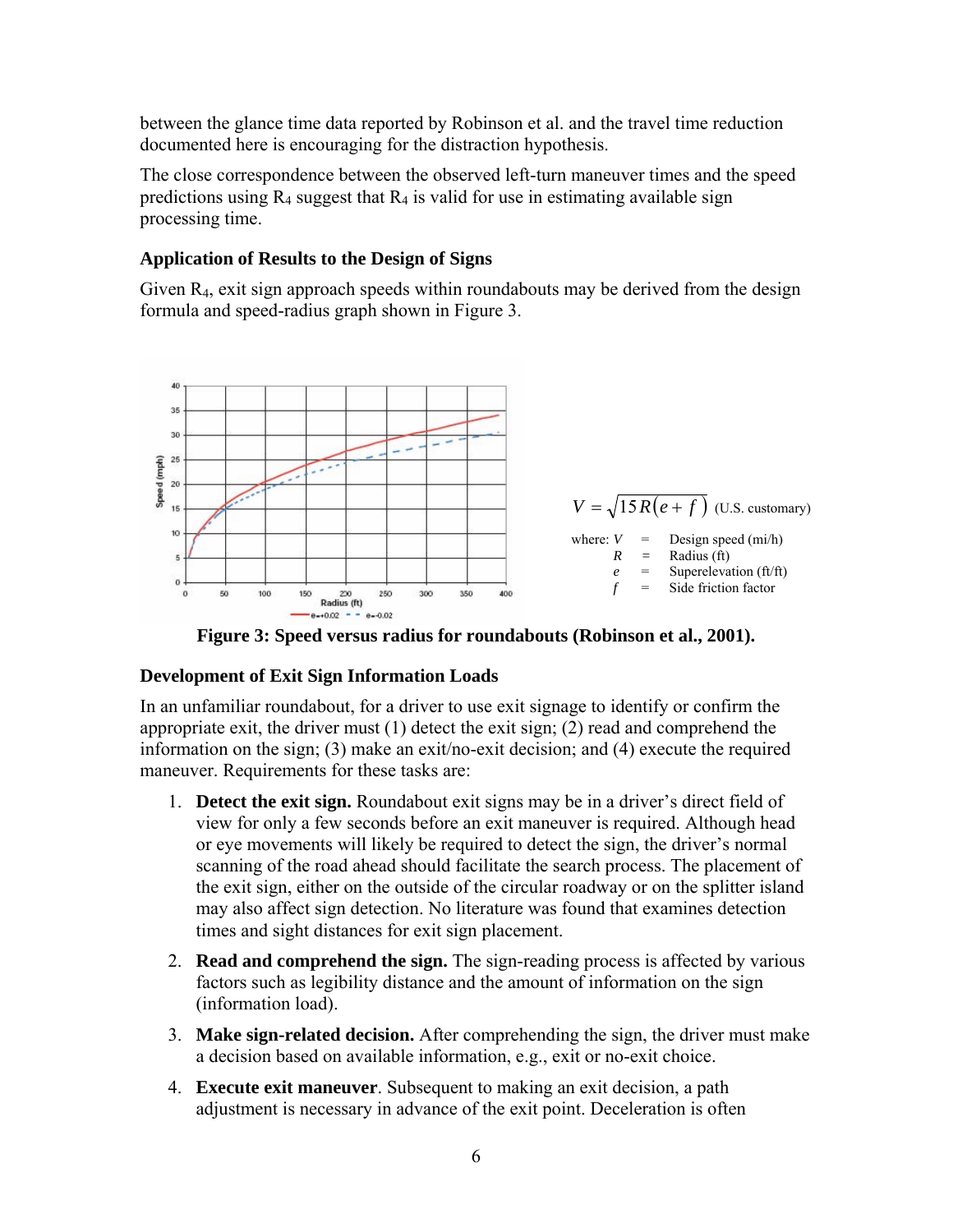unnecessary at roundabout exits because exit radii are often larger than the circular path  $(R_4)$  radii. However, some steering and lane position adjustment is necessary. In addition, there may be cases when a lane change is required.

Two articles were identified that appeared particularly relevant to reading and comprehension time for roundabout signage: Agg (1994), and Smiley (2000).

In the *Direction Sign Overload* study, Agg (1994) used a driving simulator to measure participant response times to two types of European signs with application to roundabouts: "Map" signs contained intersection graphics of similar complexity to roundabout advance signs, and "Flag" signs, which are typically applied to European roundabout exits. The objective of the Agg study was to determine the amount of sign information (i.e., combination of words and symbols) appropriate to avoid overload. The premise of the study was that overload will occur if a sign has more information than can be processed in the available viewing time. Participants in the simulator were given a route-following assignment and then were shown slides of signs in the context of the driving situation. Respondents indicated the direction they needed to follow in to reach the target destination. Performance measures were of the correctness of the indicated direction and the time required to respond. Based on the study results, Agg suggested the following relationships between response time and the amount of information on signs:

> For map signs,  $T_{99.9} = 0.27N + 2.44$ , For flag signs,  $T_{99.9} = 0.33N + 2.02$ ,

where  $T_{99.9}$  is the 99.9<sup>th</sup> percentile response time in seconds, and *N* is the number of destinations listed on the navigation signs.

According to Smiley (2000), sign reading time should generally be considered to be on the order of 1/2 second per word or number (with 1 second as a minimum for total reading time), and 1 second per symbol. If some of the sign information is redundant, then reading time should be calculated only for the critical words. For example, when drivers read destination signs, they do not need to read every word of each destination. If drivers are reading a list of destination names, they only need to read the arrow direction for the place name they are searching for. Therefore, according to Smiley, reading time can be approximated by:

 $T = 1 \times (number of relevant symbols) + 0.5 \times (no. of words and numbers),$ 

where *T* is reading time in seconds.

The similarity between Agg's TRL study and Smiley's applied results is evident in the example of a stack sign with two symbols and three destination names. The reading time according to Smiley is 3.5 seconds compared with a 3.8 second response time computed from the Agg formula. Because of the similarity between participants' task in the Agg study and the participant task in the current study (below), the results obtained by Agg were used for comparison.

Table 3 lists comparative results of the Agg and Smiley studies for varied information loading conditions. While both studies simulated sign reading and choice decision times, Smiley added 0.75 s additional glance time for signs containing more than four words or numbers. The diagrammatic sign results showed slightly longer reading/decision times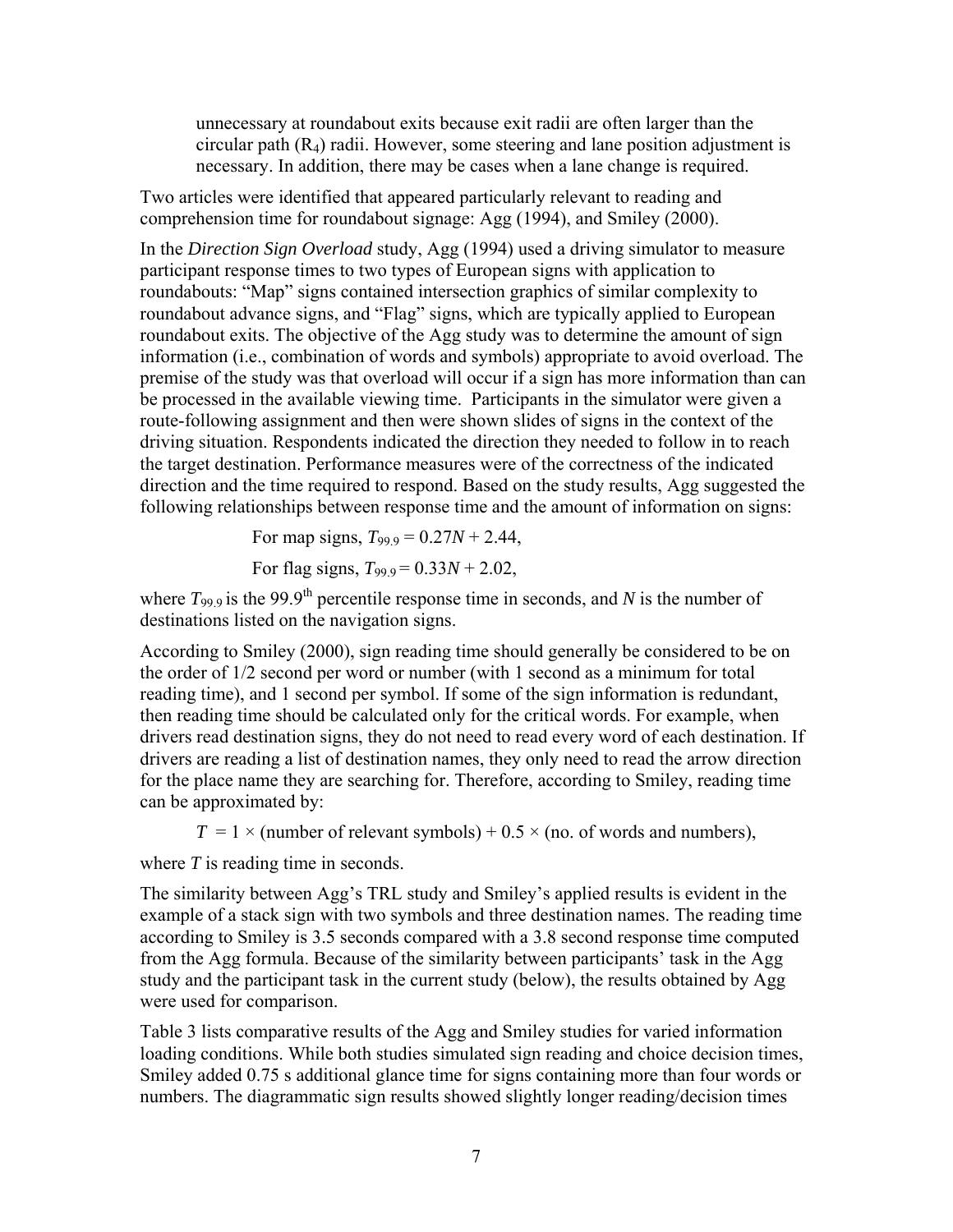for low to moderate information loading. A plausible explanation for slightly shorter reading/decision times for the higher-loaded diagrammatic conditions is that laboratory participants had a general sense of their intended direction and did not read all of the destination names.

|                           | Reading and Decision Choice Time, seconds |              |              |           |  |  |  |
|---------------------------|-------------------------------------------|--------------|--------------|-----------|--|--|--|
| Words or                  |                                           | Conventional | Diagrammatic |           |  |  |  |
| <b>Numbers</b><br>on Sign | Smiley,<br>2000                           | Agg,<br>1994 | Average      | Agg, 1994 |  |  |  |
| 2                         | 2                                         | 2.7          | 2.3          | 3         |  |  |  |
| 3                         | 2.5                                       | 3            | 2.8          | 3.3       |  |  |  |
| 4                         | 3                                         | 3.3          | 3.2          | 3.5       |  |  |  |
| 5                         | $4.3*$                                    | 3.7          | 4.0          | 3.8       |  |  |  |
| 6                         | $4.8*$                                    | 4            | 4.4          | 4.1       |  |  |  |
| 7                         | $5.3*$                                    | 4.3          | 4.8          | 4.3       |  |  |  |
| 8                         | $5.8*$                                    | 4.7          | 5.2          | 4.6       |  |  |  |
| 9                         | $6.3*$                                    | 5            | 5.6          | 4.9       |  |  |  |
| 10                        | $6.8*$                                    | 5.3          | 6.0          | 5.1       |  |  |  |

#### **Table 3: Agg (1994)and Smiley (2000) study results for reading and decision choice time.**

\*Includes additional glance time for more than 4 words/numbers

*Sign Information Lead Time in the Circular Roadway* 

Sign information lead time is the amount of time available to the driver to detect and read a sign. The driver's maximum available sign viewing time is the distance (e.g., feet) to the sign as it appears in the field of view divided by the vehicle operating speed (e.g., fps). Nettleton and Millin (1981) suggest that a drivers' visual perception of highway signs at typical roundabout speeds occurs within a 90-degree visual cone, i.e.,  $\pm 45$ degrees of the direction of travel. However, navigating the circular roadway of a roundabout typically involves some degree of head movement as the driver scans the roadway ahead and for merge conflicts. Therefore, the visibility distance calculations for roundabout exit signs assumed a visual cone of 120 degrees for sign detection and 90 degrees for reading/decision. The resulting calculations of the time available to detect and read roundabout exit signs are given in Table 4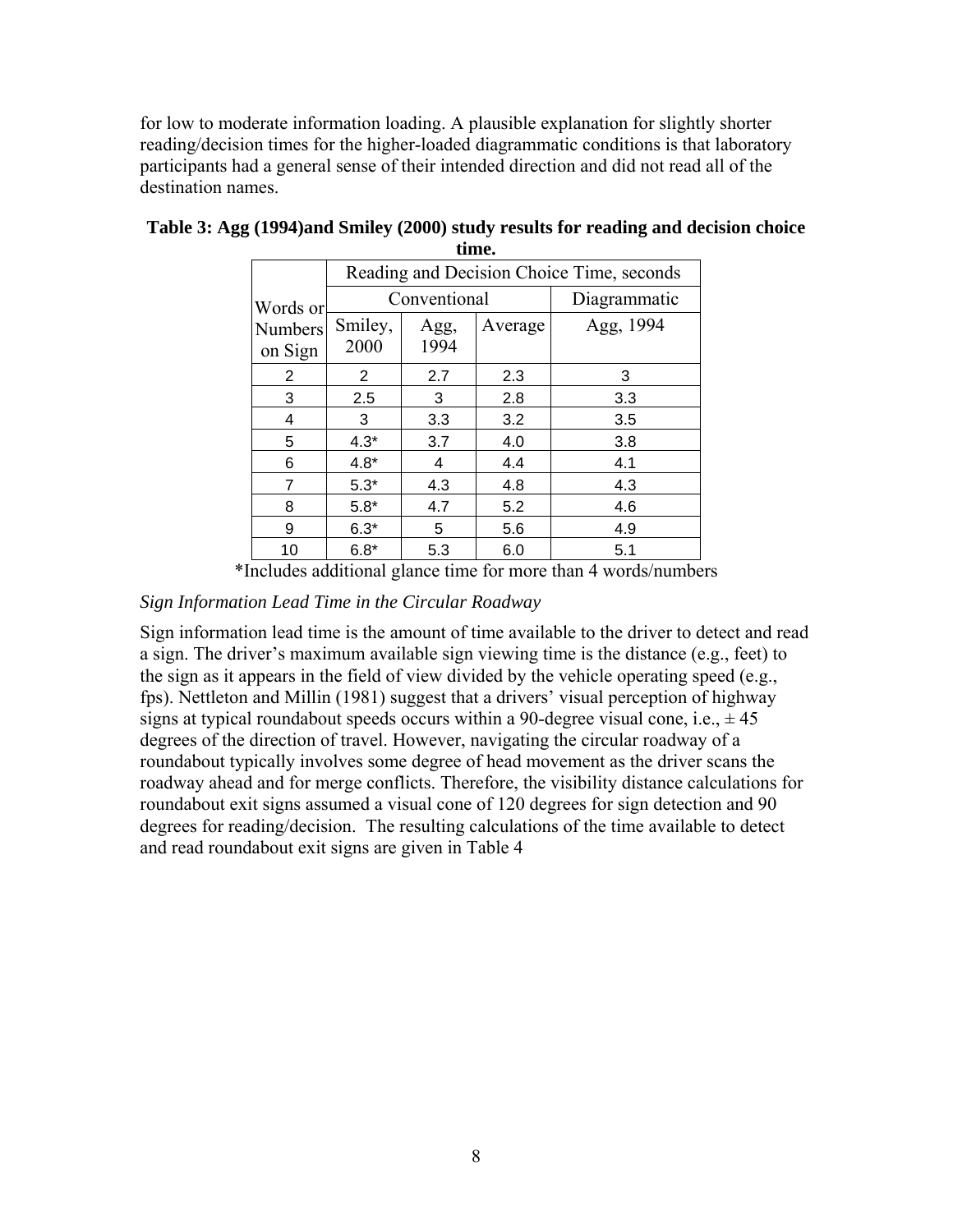|                        |                     |              | Sign Detection<br>(60-degree lateral visibility) |               | Sign Reading/Decision<br>(45-degree lateral visibility) |               |
|------------------------|---------------------|--------------|--------------------------------------------------|---------------|---------------------------------------------------------|---------------|
| Inscribed Circle       | R <sub>4</sub> Path | Operating    | Visibility                                       | Information   | Visibility                                              | Information   |
| Diameter (ft)          | Radius (ft)         | Speed (mi/h) | Distance (ft)                                    | Lead Time (s) | Distance (ft)                                           | Lead Time (s) |
| Single Lane Roundabout |                     |              |                                                  |               |                                                         |               |
| 100                    | 35                  | 13.6         | 73                                               | 3.7           | 55                                                      | 2.8           |
| 115                    | 45                  | 14.7         | 94                                               | 4.4           | 71                                                      | 3.3           |
| 130                    | 55                  | 16.0         | 115                                              | 4.9           | 86                                                      | 3.7           |
| Double Lane Roundabout |                     |              |                                                  |               |                                                         |               |
| 150                    | 50                  | 15.5         | 105                                              | 4.6           | 79                                                      | 3.4           |
| 165                    | 60                  | 16.4         | 126                                              | 5.2           | 94                                                      | 3.9           |
| 180                    | 65                  | 17.1         | 136                                              | 5.4           | 102                                                     | 4.1           |
| 200                    | 75                  | 18.4         | 157                                              | 5.8           | 118                                                     | 4.4           |
| 215                    | 85                  | 18.9         | 178                                              | 6.4           | 134                                                     | 4.8           |
| 230                    | 90                  | 19.1         | 188                                              | 6.7           | 141                                                     | 5.0           |

#### **Table 4. Available information lead time within roundabouts from 45- and 60-degree lateral visual fields.**

## *Pre-exit Maneuvers within the Circular Path*

The driving task within a roundabout circular roadway may involve maneuvers that compete with sign information processing. Depending upon the roundabout design and exit sign placement, it may be necessary for a driver to change lanes or execute an exiting path change during the sign information lead time. The extent to which these maneuvers affect available sign information processing time is addressed as follows:

## *Possible Lane Change Requirement*

Modern roundabout design and pavement striping practice often preclude the need for a lane change once a vehicle enters the circular roadway. Nevertheless, there are situations in which lane changing may be required in double lane roundabouts. Although it is likely drivers will reduce their speed to compensate for the additional attention demanded by a lane change, as was inferred above for merging drivers, this slowing was not confirmed in the present study.

In unmarked roundabouts a lane change may involve a maneuver in which a vehicle crosses into an adjacent lane and continues into an exit without realigning itself into the concentric orientation of its original path (i.e., straightening its wheels). This lane change pattern requires less time and distance than typical arterial or freeway lane-to-lane shifts. Table 5 shows time and distance lane-change requirements for 12-foot lateral shifts at the applicable lateral design accelerations associated with the respective circular roadway vehicle paths (Adapted from Exhibit 6-9 of FHWA's *Roundabouts: An Informational Guide*).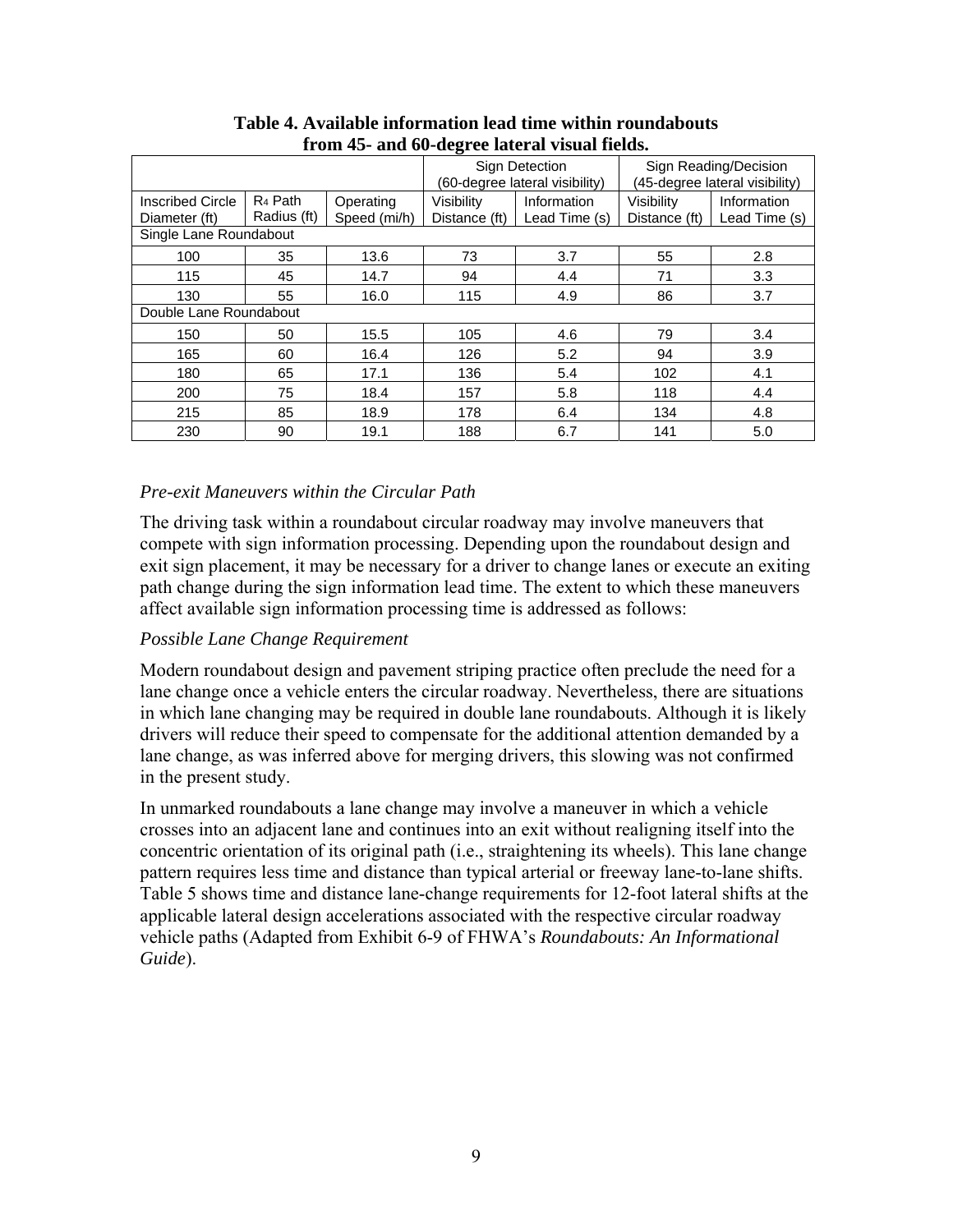| <b>Inscribed Circle</b><br>Diameter (ft) | R <sub>4</sub> Path<br>Radius (ft) | Operating<br>Speed (mi/h) | Lane Change<br>Distance (ft) | Lane Change<br>Time (s) |  |  |  |
|------------------------------------------|------------------------------------|---------------------------|------------------------------|-------------------------|--|--|--|
| 150                                      | 50                                 | 15.5                      | 33.6                         | 1.5                     |  |  |  |
| 165                                      | 60                                 | 16.4                      | 37.0                         | 1.6                     |  |  |  |
| 180                                      | 65                                 | 17.1                      | 37.0                         | 1.6                     |  |  |  |
| 200                                      | 75                                 | 18.4                      | 40.7                         | 1.6                     |  |  |  |
| 215                                      | 85                                 | 18.9                      | 43.1                         | 1.6                     |  |  |  |
| 230                                      | 90                                 | 19.1                      | 43.9                         | 17                      |  |  |  |

**Table 5: Lane change time and distance requirements at double lane roundabouts (Robinson et al., 2001).** 

## *Exit Preparation Path Change*

An exit sign located on the splitter island requires that drivers complete their exit maneuvers before reaching the sign. This effectively reduces sign information lead time. The present calculations of exit maneuver time requirements assume:

- Deceleration is not required because roundabout exit radii are usually larger than circular path radii.
- A lane-change is not required because contemporary roundabout design and pavement marking practice usually preclude the requirement for a lane change, and if the roundabout design allows a lane change in the circular roadway, the effect on sign information lead time is independent of the exit path preparation and can be accounted for by incorporating the distance adjustment from Table 5.

As roundabout design principles simplify the exit process, one additional second (beyond sign-reading, decision-making, and lane-changing) is allocated for a driver to concurrently execute the necessary steering response and travel the required distance needed to affect the exit maneuver. The one-second steering initiation time is consistent with alerted driver response times, e.g., drivers are aware of the exit location.

Based on the above assumptions, the proposed the maximum available time for exit detection and processing is given in Table 6. Additional research is needed to validate the proposed time values, as they are based on several assumptions and the sensitivity of the model of roundabout driving to violations of these assumptions is unknown. Furthermore, our model does not consider factors that may reduce sight or legibility distances. Such factors, for example lighting, intervening vehicle obstructions, and variations in vertical curvature may exist.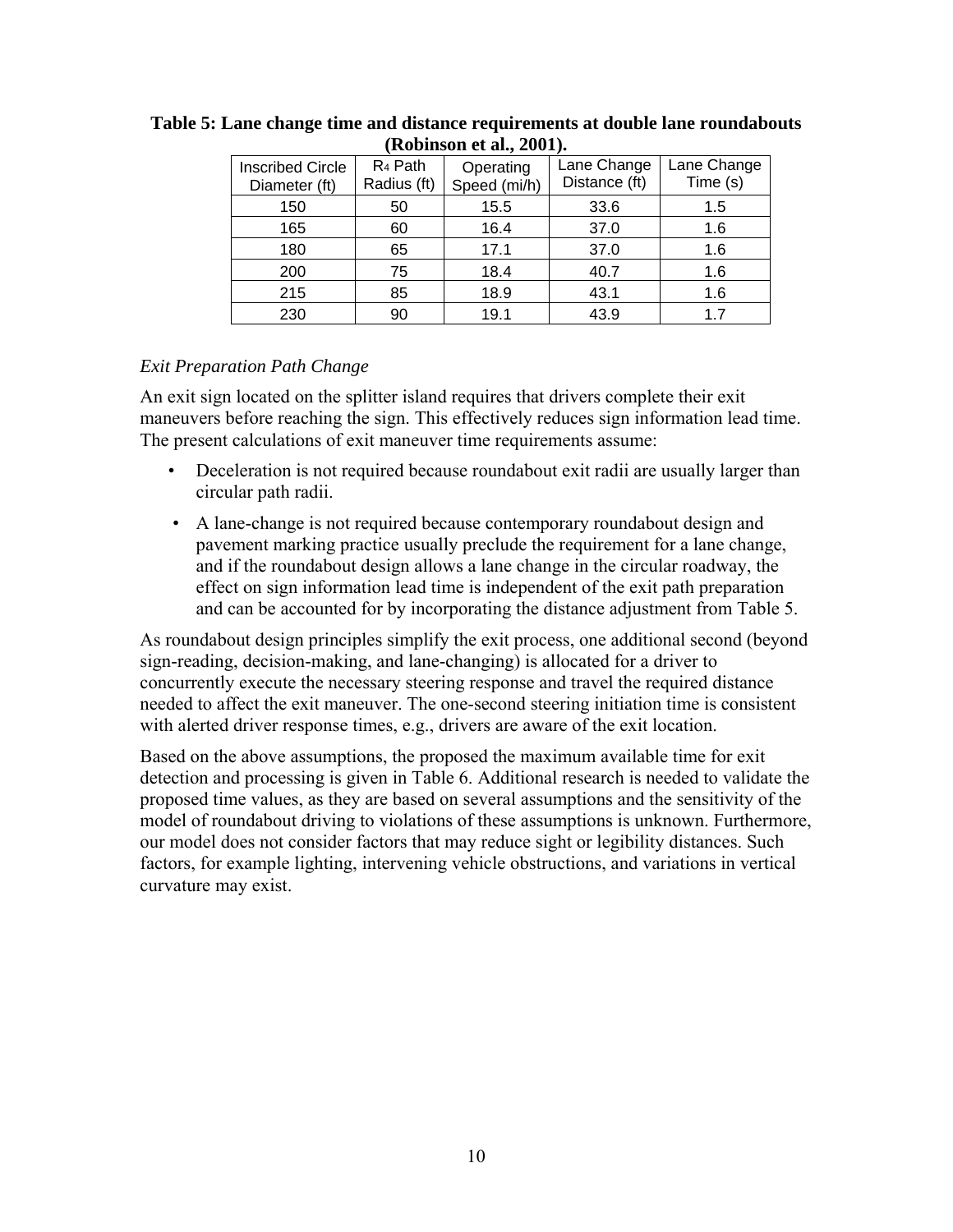| $_{\rm unnc}$ $_{\rm (s)}$ .            |                                        |                              |                                 |                             |                                            |                             |
|-----------------------------------------|----------------------------------------|------------------------------|---------------------------------|-----------------------------|--------------------------------------------|-----------------------------|
|                                         |                                        |                              | Exit Sign on<br>Splitter Island |                             | Exit Sign in Advance of<br>Splitter Island |                             |
| Inscribed<br>Circle<br>Diameter<br>(ft) | $R_4$<br>Path<br><b>Radius</b><br>(ft) | Operating<br>Speed<br>(mi/h) | No Lane<br>Change<br>Design     | Lane<br>Change<br>Permitted | No Lane<br>Change<br>Design                | Lane<br>Change<br>Permitted |
| Single Lane Roundabout                  |                                        |                              |                                 |                             |                                            |                             |
| 100                                     | 35                                     | 14                           | 1.8                             | N/A                         | 2.8                                        | N/A                         |
| 115                                     | 45                                     | 15                           | 2.3                             | N/A                         | 3.3                                        | N/A                         |
| 130                                     | 55                                     | 16                           | 2.7                             | N/A                         | 3.7                                        | N/A                         |
| 150                                     | 65                                     | 17                           | 3.1                             | N/A                         | 4.1                                        | N/A                         |
| Double Lane Roundabout                  |                                        |                              |                                 |                             |                                            |                             |
| 150                                     | 50                                     | 16                           | 2.4                             | 0.9                         | 3.4                                        | 1.9                         |
| 165                                     | 60                                     | 16                           | 2.9                             | 1.3                         | 3.9                                        | 2.3                         |
| 180                                     | 65                                     | 17                           | 3.1                             | 1.5                         | 4.1                                        | 2.5                         |
| 200                                     | 75                                     | 18                           | 3.4                             | 1.7                         | 4.4                                        | 2.7                         |
| 215                                     | 85                                     | 19                           | 3.8                             | 2.2                         | 4.8                                        | 3.2                         |
| 230                                     | 90                                     | 19                           | 4.0                             | 2.4                         | 5.0                                        | 3.4                         |

**Table 6: Maximum allowable sign information load: available reading and decision time (s).** 

## *Information Loading for Roundabout Exit Signs*

The sign reading time prediction, based on the Agg (1994) stacked flag-sign equation, can be combined with the predictions in Table 6 to derive the maximum amount of information that drivers could process from an exit sign. The results of this combination are shown in Table 7. Again, it should be emphasized that both Table 6 and Table 7 are based on a number of mutually dependent assumptions. Further research is required to investigate issues such as the partitioning of attention among driving and navigation tasks and how information is processed. Further research is also needed to calibrate the various parameter estimates and to validate the underlying assumptions. Nonetheless, a useful model is provided that is based on earlier research and that can serve as a conceptual model for further development. Practitioners may find these sign information load recommendations useful, but they are cautioned to treat the values in Table 6 and Table 7 as maximums, and to strive to minimize information load to the extent practicable.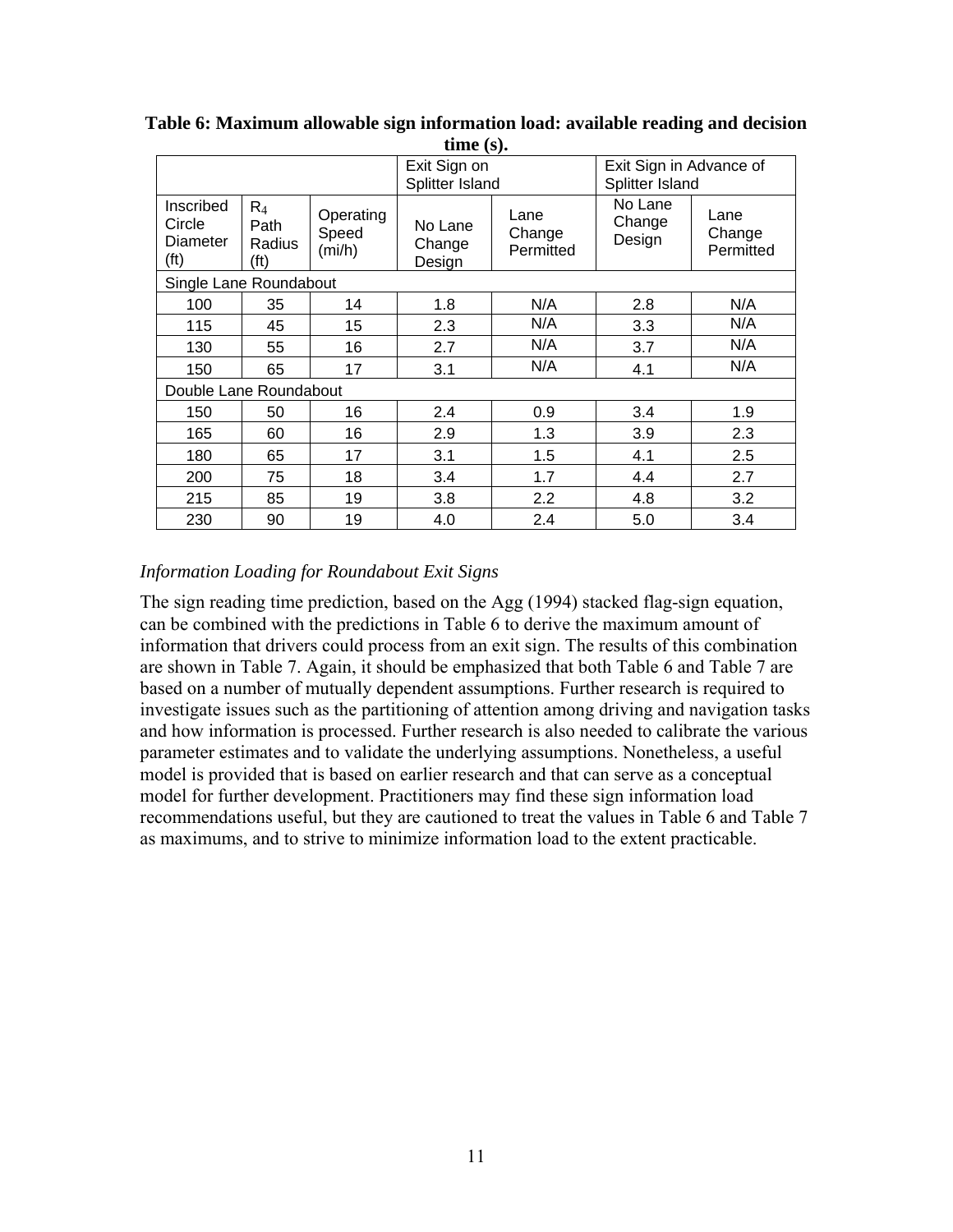|                                        |                                      |                            | Exit Sign on<br>Splitter Island |                              | Exit Sign, Advance of<br>Splitter Island |                              |
|----------------------------------------|--------------------------------------|----------------------------|---------------------------------|------------------------------|------------------------------------------|------------------------------|
| Inscribed<br>Circle<br>Diameter,<br>ft | R <sub>4</sub> Path<br>Radius,<br>ft | Operating<br>Speed,<br>mph | No.<br>Lane<br>Change<br>Design | Lane<br>Changes<br>Permitted | No<br>Lane<br>Change<br>Design           | Lane<br>Changes<br>Permitted |
| Single Lane Roundabout                 |                                      |                            |                                 |                              |                                          |                              |
| 100                                    | 35                                   | 14                         | 1                               | N/A                          | 3                                        | N/A                          |
| 115                                    | 45                                   | 15                         | $\overline{2}$                  | N/A                          | 4                                        | N/A                          |
| 130                                    | 55                                   | 16                         | $\overline{2}$                  | N/A                          | 4                                        | N/A                          |
| 150                                    | 65                                   | 17                         | 3                               | N/A                          | 5                                        | N/A                          |
| Double Lane Roundabout                 |                                      |                            |                                 |                              |                                          |                              |
| 150                                    | 50                                   | 16                         | $\overline{2}$                  | $\star$                      | 4                                        | 1                            |
| 165                                    | 60                                   | 16                         | 3                               | $\star$                      | 4                                        | $\overline{2}$               |
| 180                                    | 65                                   | 17                         | 3                               |                              | 5                                        | $\overline{2}$               |
| 200                                    | 75                                   | 18                         | 4                               |                              | 6                                        | 3                            |
| 215                                    | 85                                   | 19                         | 4                               | $\overline{2}$               | 6                                        | 4                            |
| 230                                    | 90                                   | 19                         | 5                               | $\overline{2}$               | 7                                        | 4                            |

**Table 7. Recommended maximum sign information load: number of destination names or route numbers.** 

\* Does not allow adequate sign reading and decision time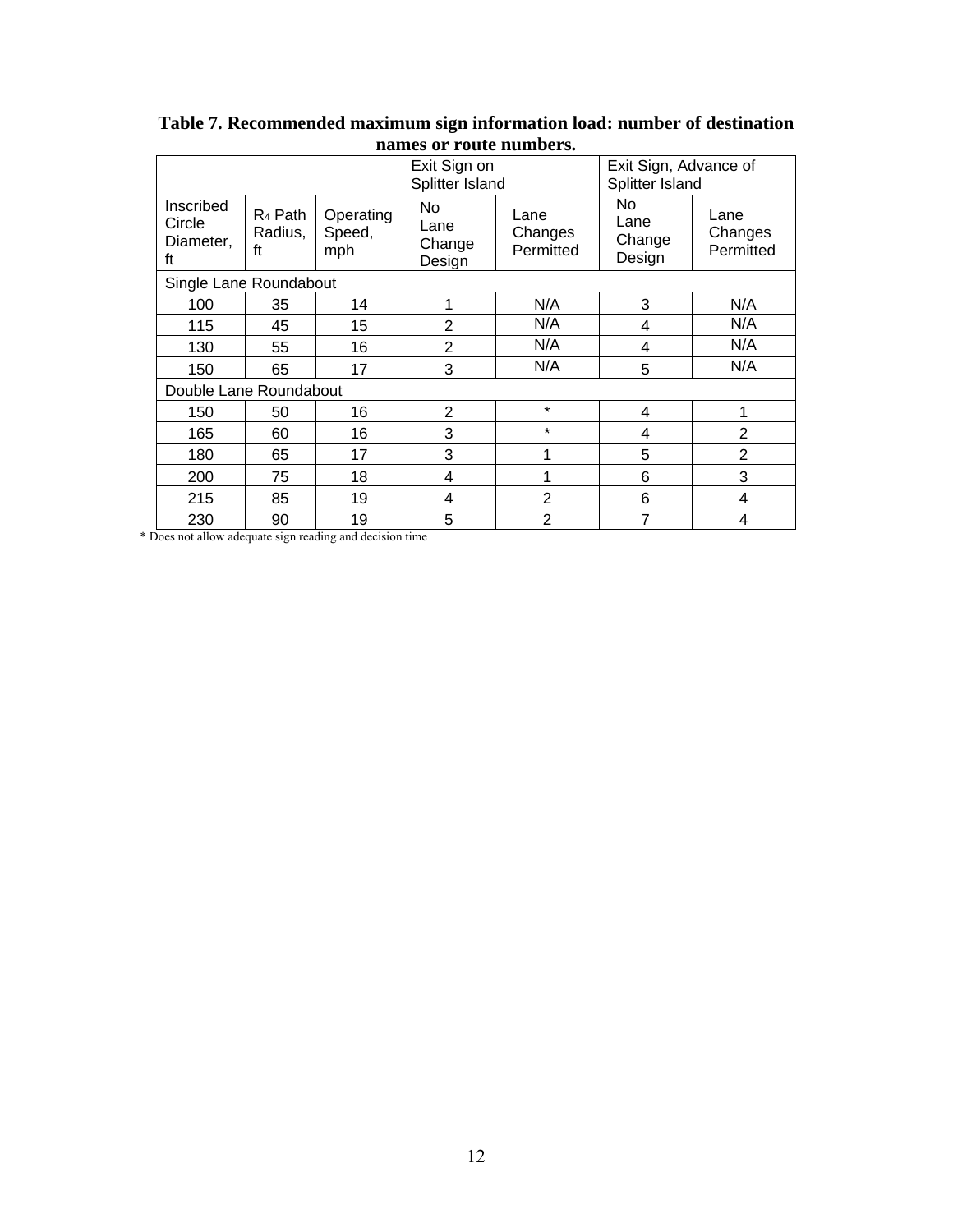## **LABORATORY STUDY**

#### **Research Method**

The second phase of the project was a laboratory study performed in the Sign Simulator Laboratory at Turner-Fairbank Highway Research Center. With increasing use of modern roundabouts, issues have arisen regarding the variety of signing unique to roundabouts. An evaluation of alternatives was needed to suggest how to best communicate to drivers in advance of a multi-lane roundabout the lane they should be in for a given destination. Alternative forms of guide signing as well as pavement markings have been suggested. All these devices have been used in various combinations by various jurisdictions. The Traffic Control Devices Pooled Fund Study members perceived the need for a uniform set of guidelines. The NCUTCD Markings committee has already recommended markings for roundabouts. Therefore, our laboratory study used the NCUTCD recommended markings in combination with four advance navigation sign types to evaluate each sign type.

The objective of the laboratory study was to evaluate the effects of sign information load, as determined by the number of destination names and route numbers, on lane choice and exit selection. Participants were presented a destination followed by a guide sign, or guide sign and route assembly, followed by a picture of a roundabout entrance with turn restriction markings. Participants were asked to make an entrance-lane choice and an exit leg choice based on the presented stimuli. Response measures were decision accuracy, decision latency, and decision confidence.

From the state-of-practice survey, four navigation signing alternatives were selected for evaluation. The first, "Conventional", followed the current MUTCD standard used in conventional intersections. That is, two separate signs were presented: a route assembly that was followed by guide sign. The route assembly and guide sign were displayed one after the other for 2 s each. The route assembly and conventional guide signs are illustrated in Figure 4.



**Figure 4: Conventional roundabout route assembly (left) and guide sign (right).** 

The second alternative was the "Maryland" advanced guide sign. The "Maryland" type is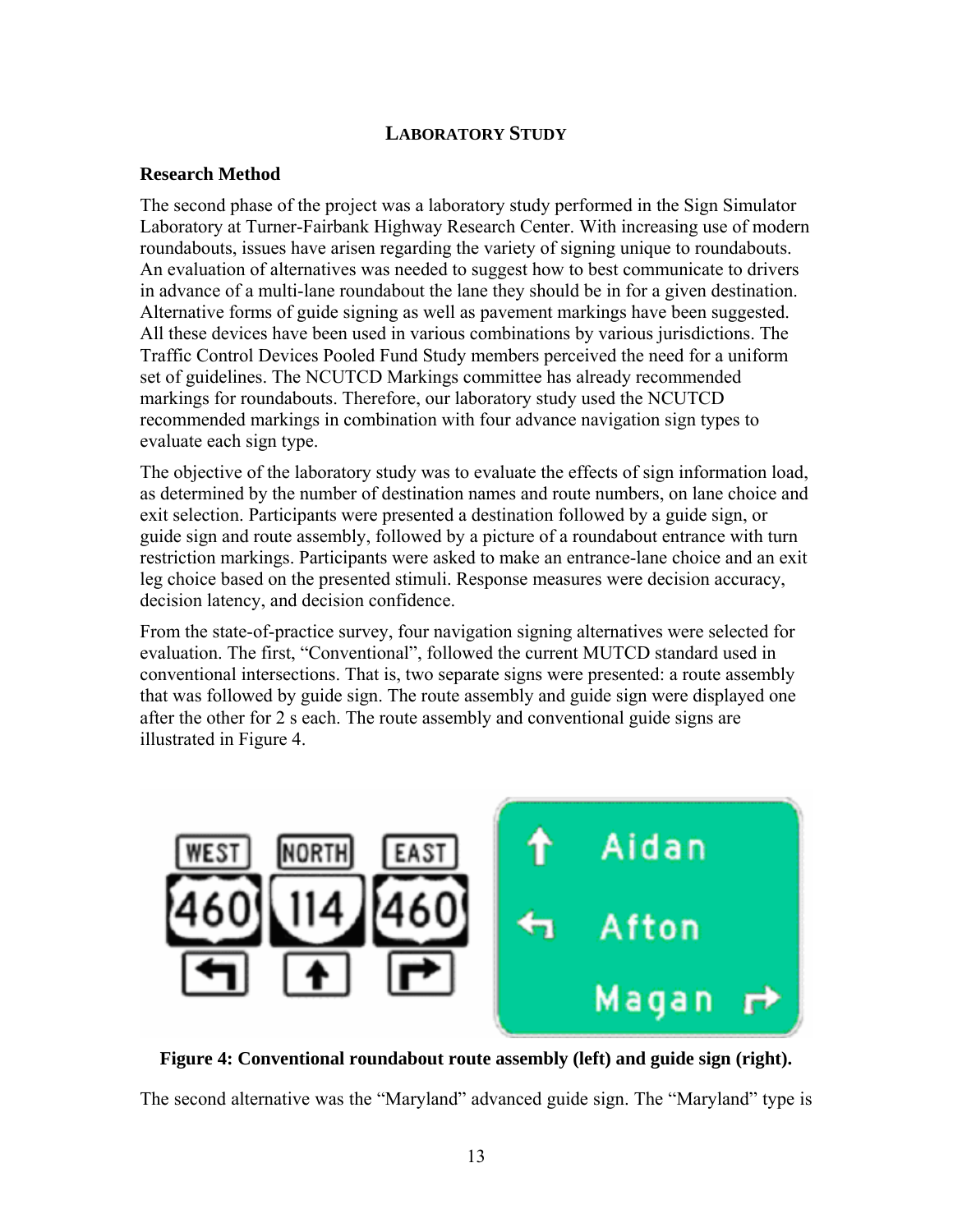used at many Maryland roundabouts. With this type, route shields are placed on the sign itself and horizontal lines separate sections. This type is illustrated in Figure 5.



**Figure 5: Maryland roundabout guide sign.** 

The third alternative was the "Diagrammatic" advance guide sign. This type is used at many roundabouts throughout the United States. It includes route shields and destinations names shown in relation to a roundabout diagram. The Diagrammatic type is illustrated in Figure 6.



**Figure 6: Diagrammatic roundabout guide sign.** 

The fourth type selected for evaluations was the "New York" advance guide sign. In this type, the left and right sides of the sign indicate the lane that motorist needs to be in for routes or destinations displayed on that side of the sign. A dashed line down the center of the slide symbolizes a lane marking. The New York type is illustrated in Figure 7.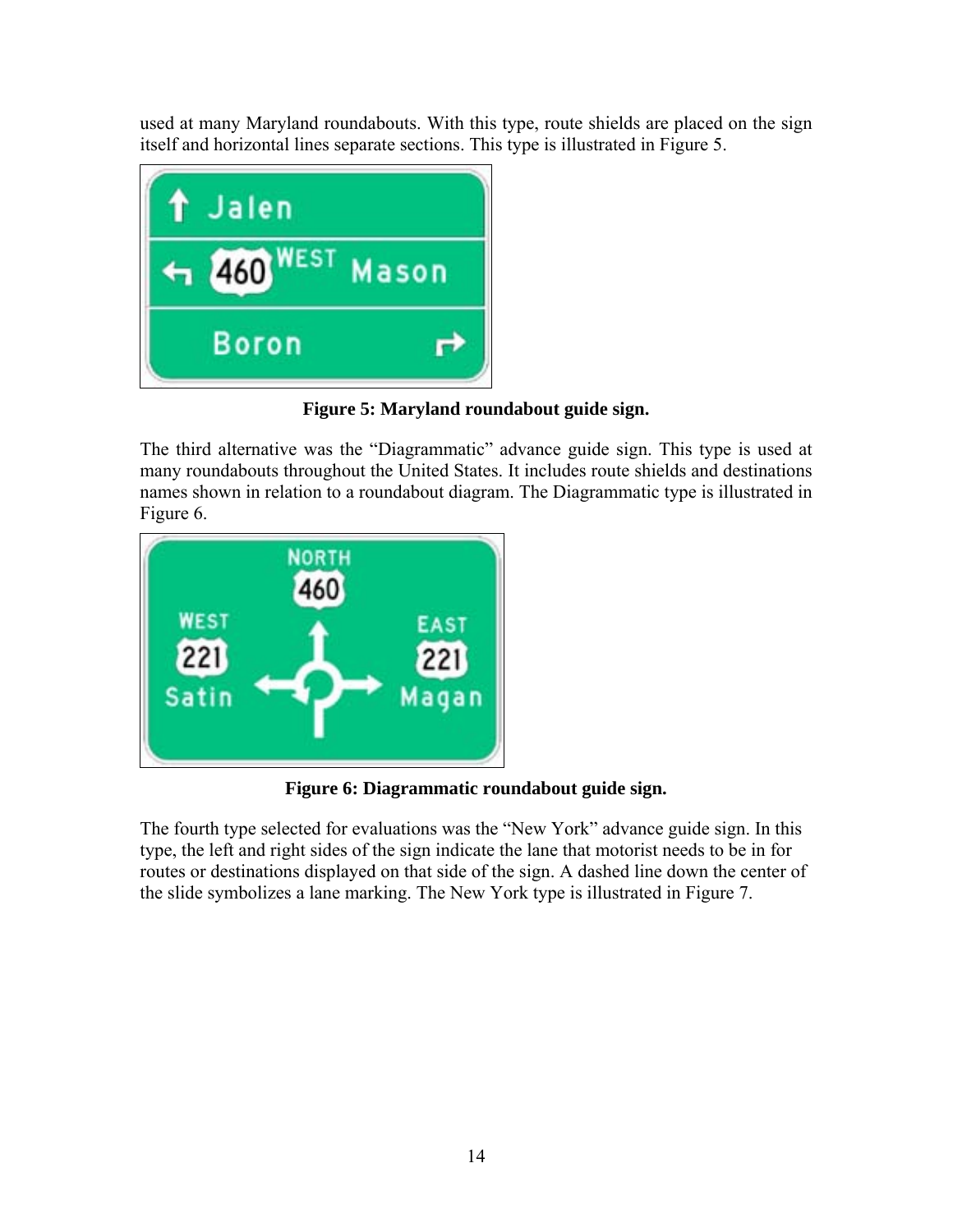

**Figure 7. New York roundabout guide sign.** 

## **Research Design**

There were three independent variables: Guide Sign Type with four levels (Conventional, Maryland, Diagrammatic, and New York); Information Items with 4 levels; and Turn restriction with five levels.

Destinations were designated with a destination name, a route shield with cardinal heading, or both. Destination names and shields were combined factorially so that each guide sign type was presented with seven different combinations of destination name and route shield. These seven combinations are shown in Table 8. The total number of information items on the signs was factor of interest in this study, not comparisons of route shields versus destination names. Therefore, the dependent measure of interest is the total number of items on the sign, which had four levels: 3, 4, 5, or 6 items.

| Number of                | Number of Route | Total |
|--------------------------|-----------------|-------|
| <b>Destination Names</b> | Shields         |       |
|                          |                 |       |
|                          |                 |       |
|                          |                 |       |
|                          |                 |       |
|                          |                 |       |
|                          |                 |       |
|                          |                 |       |

There are five turn restrictions options that were factorially combined with the other independent variables. The five options are shown in Figure 8.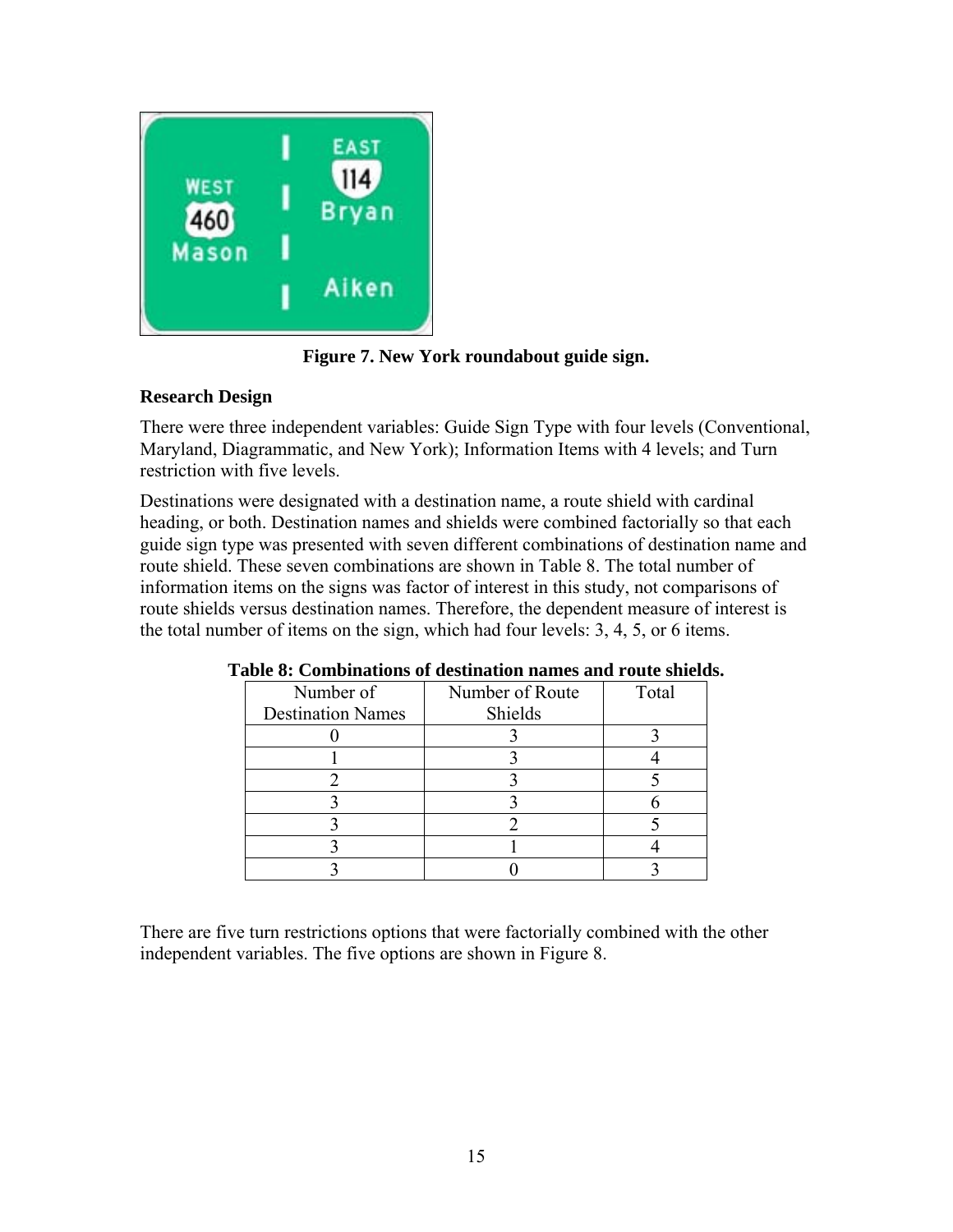## *Option 1 Option 2*









**Figure 8: Pavement marking turn restriction options.** 

The design was a 4 (Navigation Sign Type)  $\times$  4 (Information Items)  $\times$  5 (Turn restriction) mixed factorial. Navigation Sign Type was a between subject factor. Information Items and Turn restriction were within group factors in which every participant was presented each level of those factors. There were two reasons for making Navigation Sign Type a between group factor. First, there might have been a carryover learning effect from one type to another. Second, states and localities tend to use a limited number of sign types,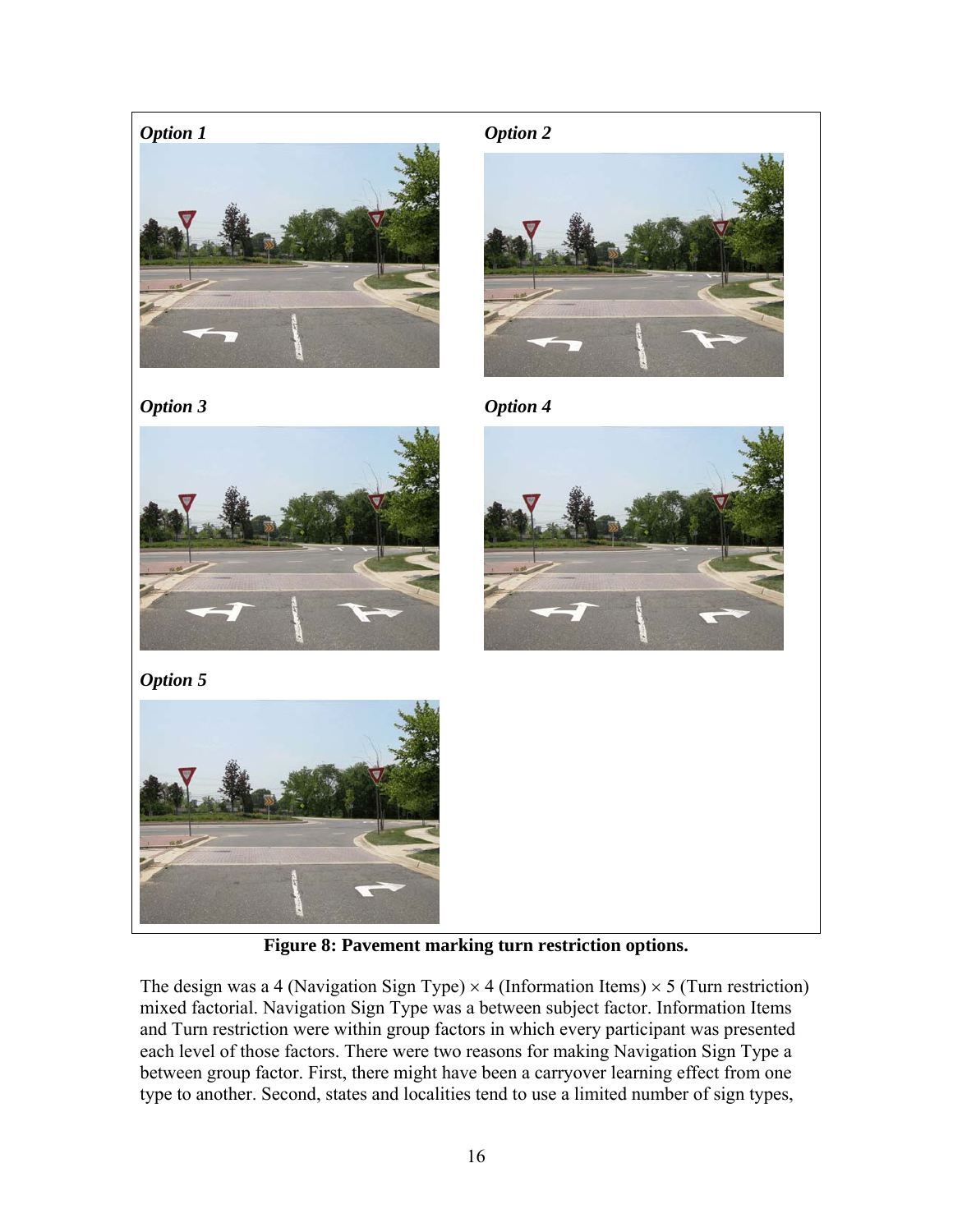so that a particular driver would normally only experience one or two types of signs in their daily driving.

Sixty-four drivers were tested, sixteen in each of the four Navigation Sign Type conditions. Each participant experienced 90 trials with a random order of Turn restriction, Destination, and Exit  $(1^{st}, 2^{nd},$  and  $3^{rd})$ . The correct lane responses (i.e., left, either, or right) occurred equally often. The correct turn restriction also occurred equally often. Destination names were assigned at random subject to constraints that: (1) each destination occurred approximately equally often, (2) no more than 2 destination names per trial started with the same letter, and (3) no destination name appeared more than 3 times for the same leg. To equate destination names across conditions, all destination names had 5 letters and 2 syllables.

With each trial taking about 15 seconds, data collection required 23 minutes per participant. With the addition of briefing, debriefing, and preliminary testing (a vision test), the entire procedure was completed in slightly less than one hour.

## **Procedure**

Participants began by completing an informed consent form. Next, they were given a vision test using a Snellen eye chart to ensure that their vision met the legal 20/40 acuity requirement for operation of a motor vehicle in the Commonwealth of Virginia.

Participants were informed that the purpose of the experiment was to learn more about the best way to indicate which lane they should use at double-lane roundabouts.

Each participant was given 5 practice trials that were followed by 90 test trials. On individual trials, participants were first shown text which specified either a destination name (e.g., Mason) or route number and cardinal direction (e.g., US 460, West). After reading the destination aloud, the participant struck a green button on the top of the touch pad, which caused, a guide sign, route assembly, or route assembly followed guide sign, to be projected onto a rear projection screen. In the Maryland, Diagrammatic, and New York conditions, the guide signs were projected for 2 s. In the conventional condition, there could be one or two projections of 2 s each. Whether there were one or two projections depended on the information presented: If there were only destination names, then only a conventional guide sign was presented for 2 s. If only route numbers were presented, then only a route shield assembly was presented for 2 s. If both route numbers and destination names were given, then the route shield assembly was presented first for 2 s and was followed by a guide sign that was also presented for 2 s.

The guide signs or route assembly presentations were followed by one of the roundabout options shown in Figure 8. The roundabout picture was displayed for until the participant pressed a key to indicate which lane they should be in for their destination: left, either, or right. Both lane choice and choice latency were recorded. After making a lane choice, the participant was prompted to indicate choice confidence on a scale from 1 to 7, where 1 was labeled "Very Sure" and 7 was labeled "Not at All Sure". All responses were made on a programmable touch pad, the overlay for which is shown in Figure 9. Following the lane choice confidence response, the participant was prompted to indicate which exit leg of the roundabout was appropriate for the assigned destination. Finally, the participant was prompted to indicate confidence in the exit leg choice on the same scale used for lane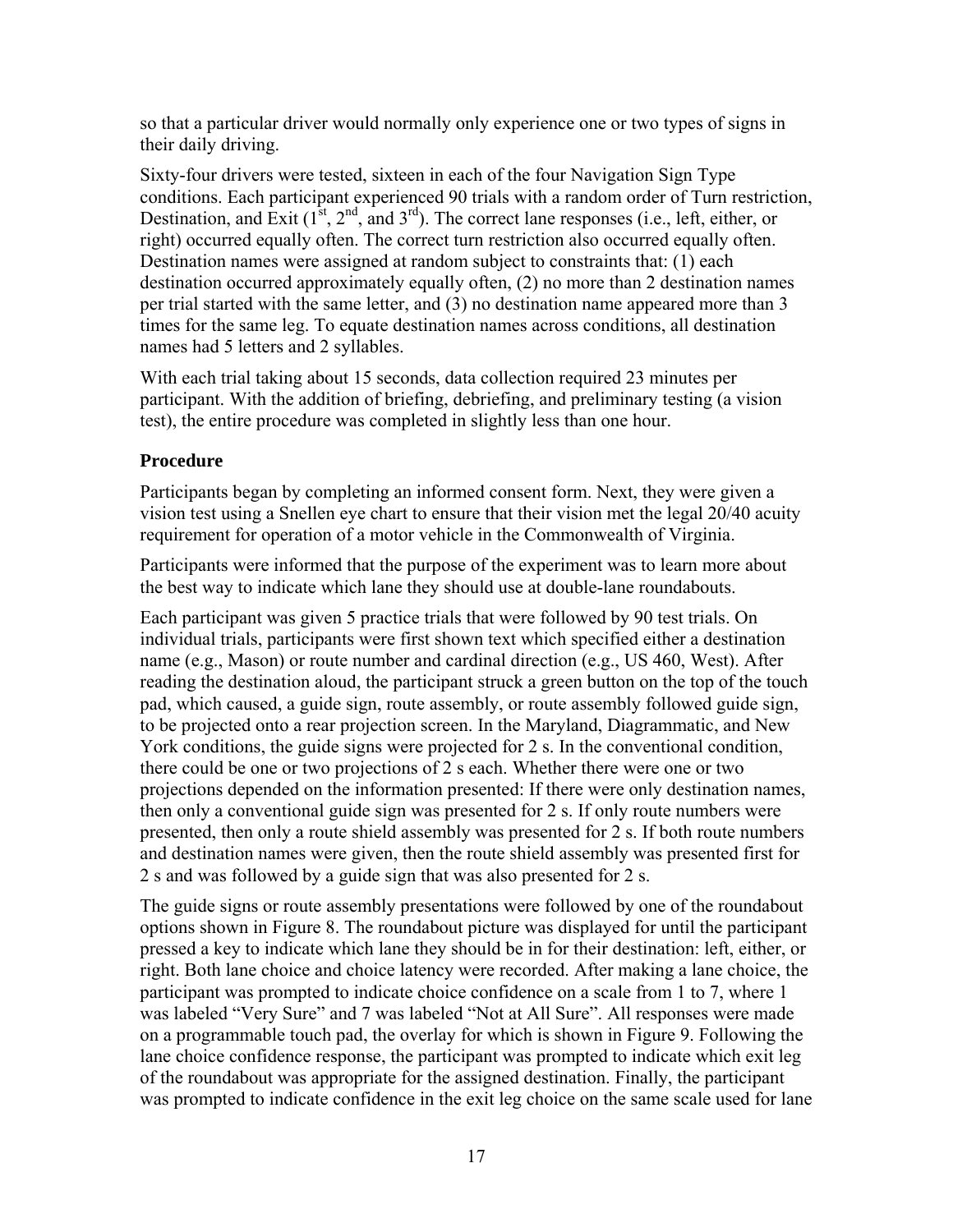choice confidence. Response time was recorded for leg choice. After completing the experiment, the participant was paid \$30.



## **Figure 9. Programmable touch pad overlay with lane choice selections to left, leg choice selections to right, and confidence ratings across the bottom.**

## **Results**

All statistical tests were evaluated with  $\alpha = 0.05$  level. The findings for each dependent measure are provided separately. For each variable, a multivariate repeated measures analysis of variance was performed with the number of information items (route shields  $+$ destination names) as the repeated measure and navigation sign type, age group, and gender as between group variables.

## *Lane Choice Accuracy*

Overall, participants selected the correct lane only 68.6 percent of the time. As can be seen, lane selection accuracy with 4 item signs was significantly better than that with 6 item signs. The only statistically reliable effect was that for the number of items on the sign,  $F(1, 48) = 6.2$ ,  $p < 0.05$ . Figure 10 shows the proportion correct as a function of number of items on the signs. Error bars in the figure represent two standard errors of the mean and may be used for comparison of significant effects. In general, any mean that is outside the area enclosed by the error bars of another mean is significantly different from that mean. Conversely, means that fall within the range of the error bars of another mean are not significantly different from that other mean.

With three equally probable responses, chance performance in lane choice would be 33.3 percent. The mean observed response of 68.6 was well above chance. However, if participants used only a simple heuristic of choosing the left lane for left turn movements,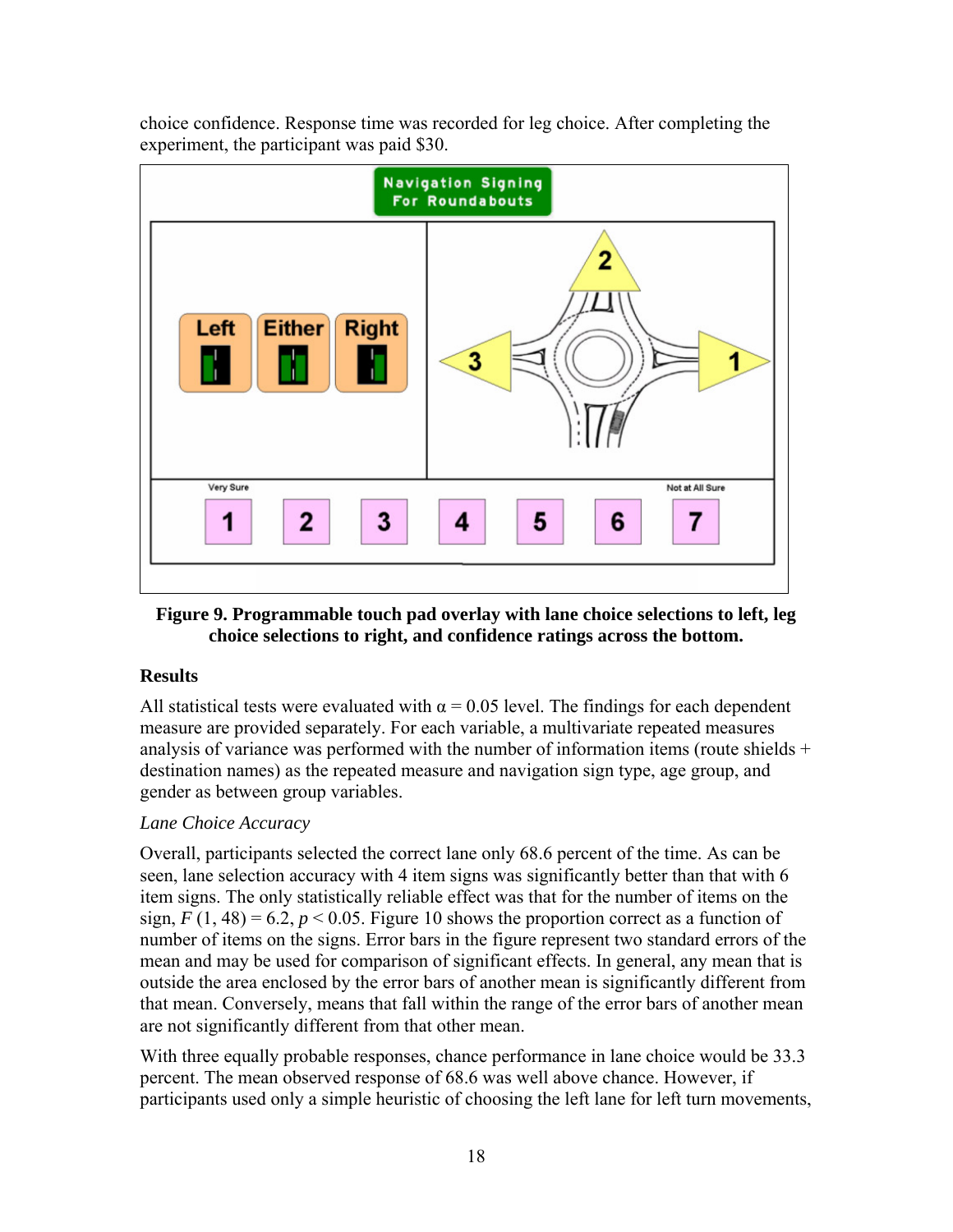the right lane for right turn movements, and either lane for straight through movements, then performance would have been 65 percent correct. The 95 percent confidence limits for the overall mean were from 65.2 percent to 71.8 percent. The finding that correct lane selection was only marginally better than what would have been achieved using a the simple heuristic suggests that most participants did not understand the importance of the turn restriction arrows, and that most New York group participants did not understand the importance of the left-right organization of information on that sign type.



**Figure 10. Lane choice accuracy as a function of the number of text and route shield items** 

#### *Lane Choice Response Time*

Figure 11 shows the mean response times for the lane choice response. To avoid cluttering the figure, error bars that represent two standard errors have been placed only around the means for the diagrammatic signs. The variability of the remaining means was quite similar. This older and younger groups responding differently to the sign types, as reflected in the significant 3-way interaction of sign type, age group, and number of items,  $F(9, 144) = 3.7$ ,  $p < 0.01$ . The younger group responded more quickly than the older group to the Conventional and Maryland type signs. Both age groups were slower in responding to the New York and Maryland type signs, The slowest times of the younger group were to the Maryland type with 3 or 4 items. The older group responded most slowly to the New York sign when it had 5 or 6 items. Overall, responses to the New York and Maryland type signs were slower than those to the Conventional and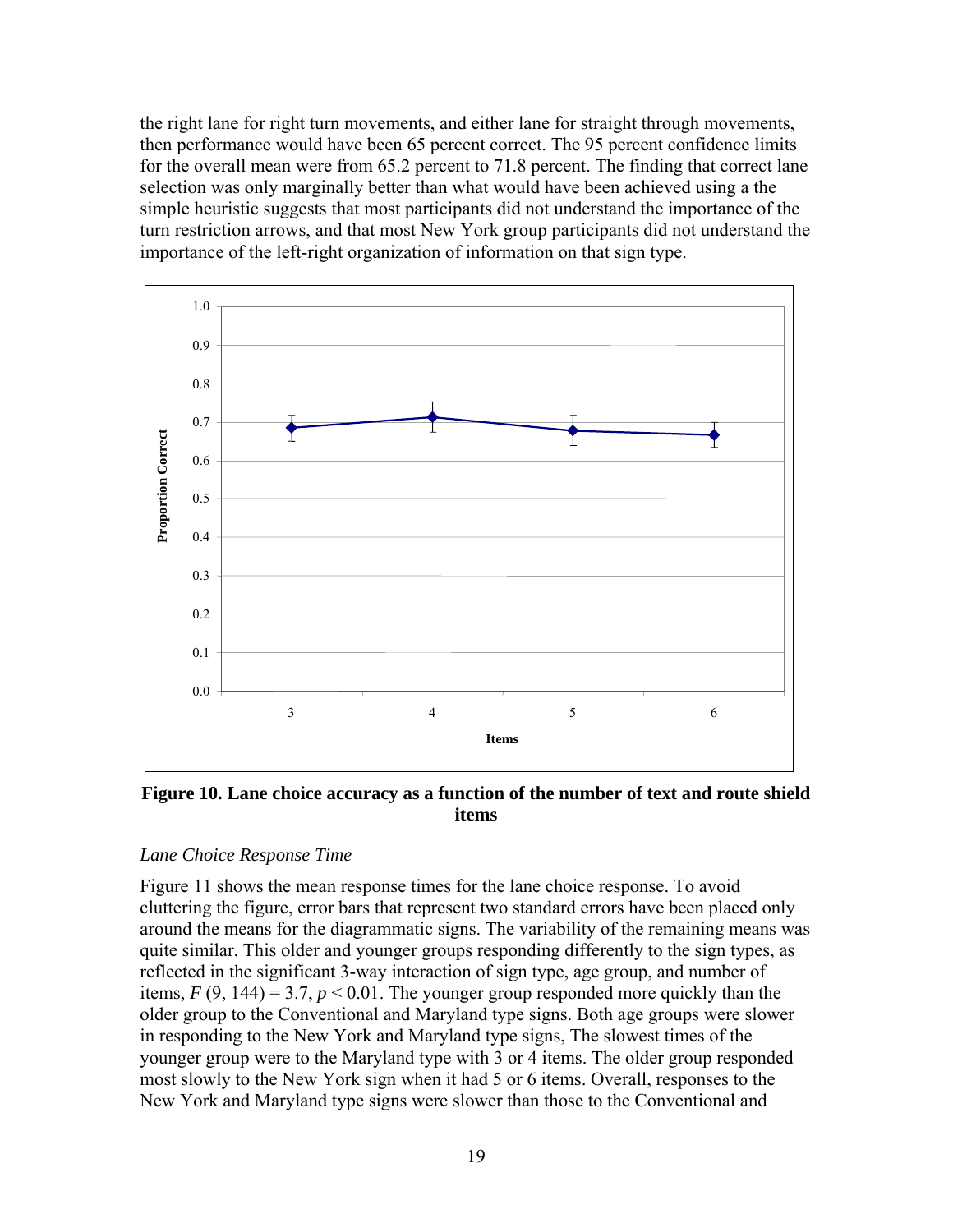Diagrammatic signs. This main effect of sign type,  $F(3, 48) = 3.1, p < 0.05$ , was not negated by the 3-way interaction.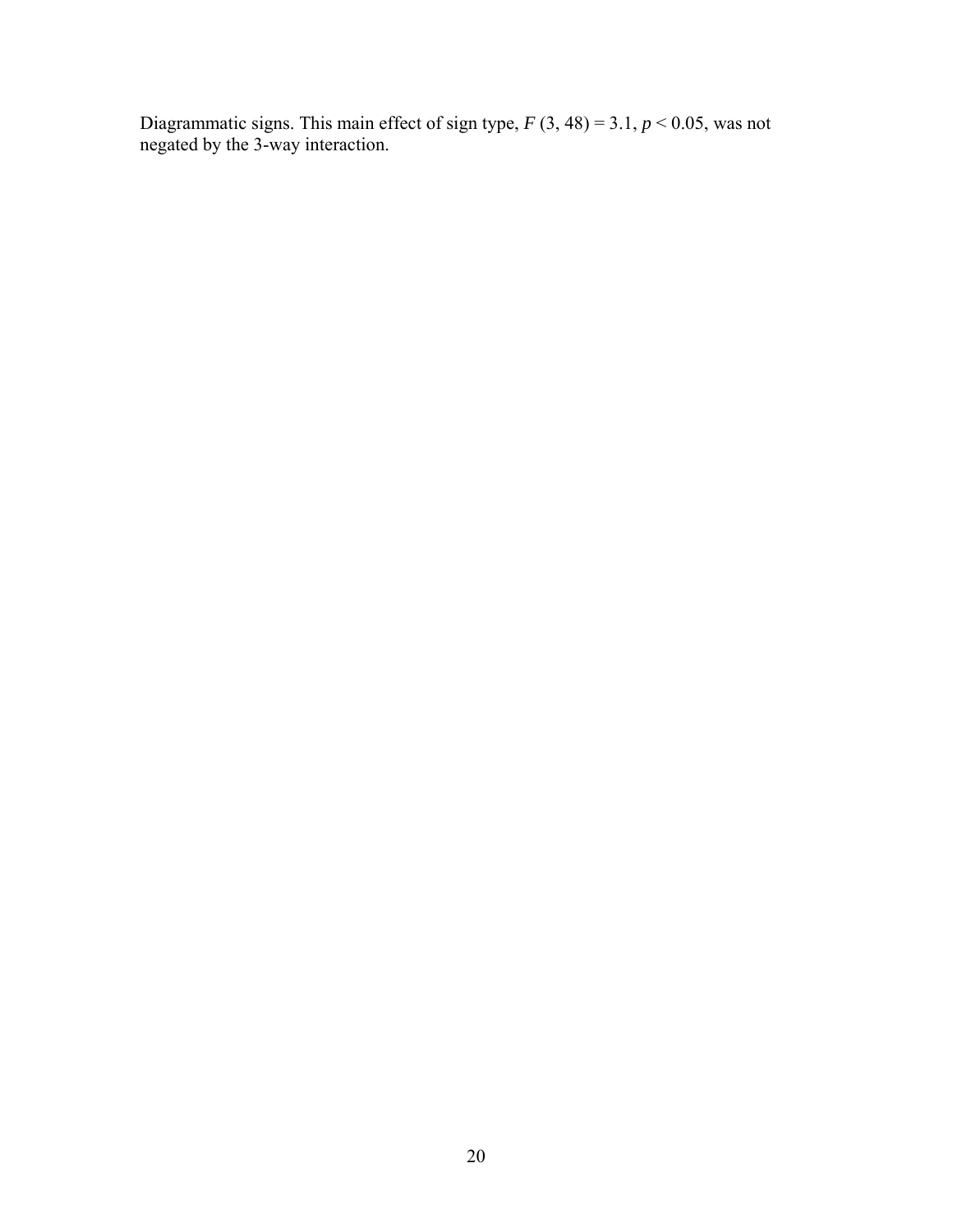

**Figure 11. Response times, in seconds, for lane choice decision as a function of navigation sign type, age group, and number of information items.**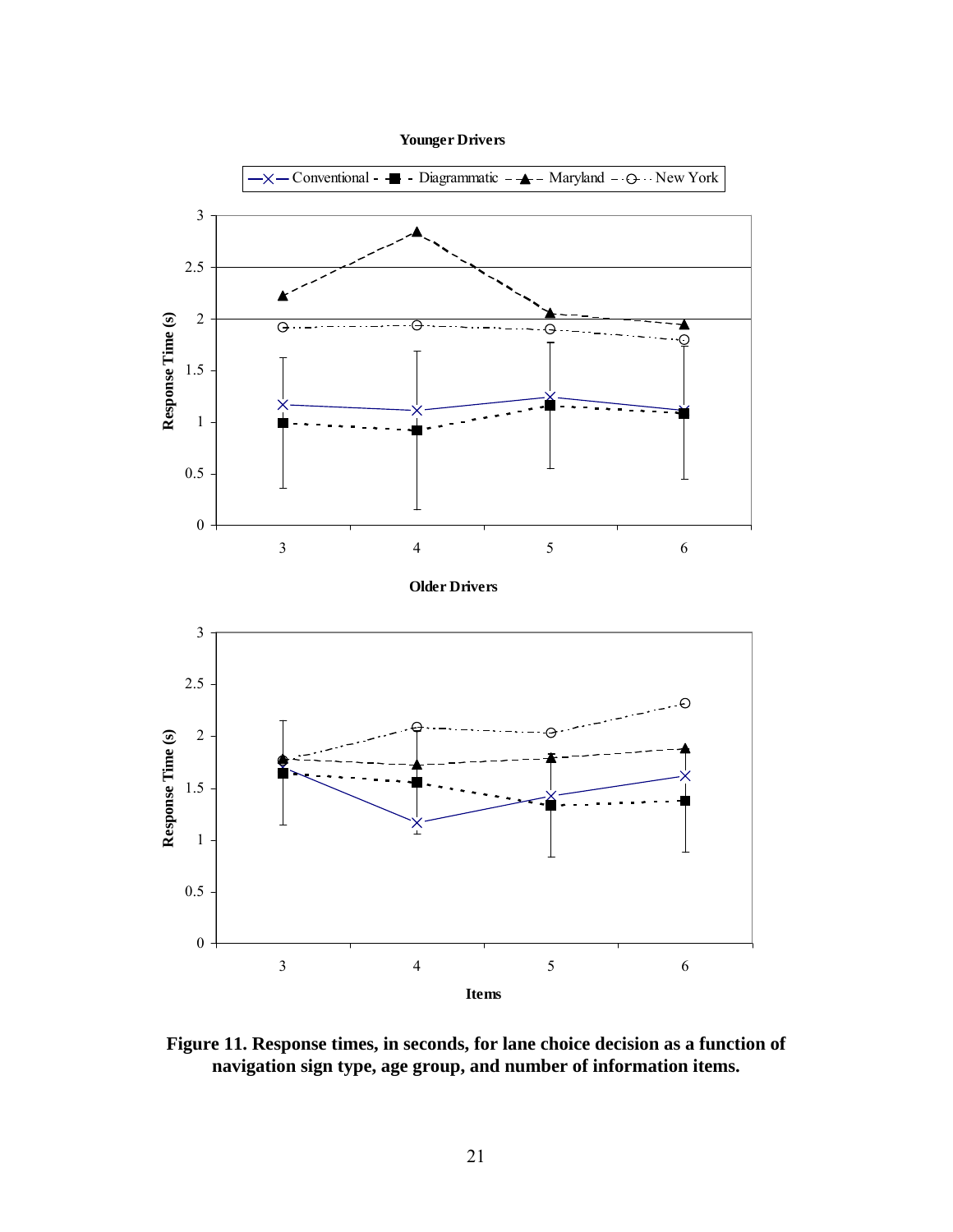#### *Leg Choice Accuracy*

Figure 12 shows exit leg selection accuracy as a function of sign type, age group, and the number of items of information on the sign. As a result of the notably poor performance with the New York type sign, the sign type effect was statistically significant,  $F(3, 48) =$ 43.1,  $p < 0.001$ . The finding that leg identification was poorer with the New York sign is not surprising given that the New York sign provides no reliable clues for leg selection. Overall, the younger group was more accurate than the older group, which resulted in a statistically reliable age effect,  $F(1, 48) = 8.0, p < 0.01$ . Where performance was not near the ceiling, the proportion correct tended to decrease with an increase in the number of items on the sign,  $F(3, 48) = 2.8$ ,  $p < 0.05$ .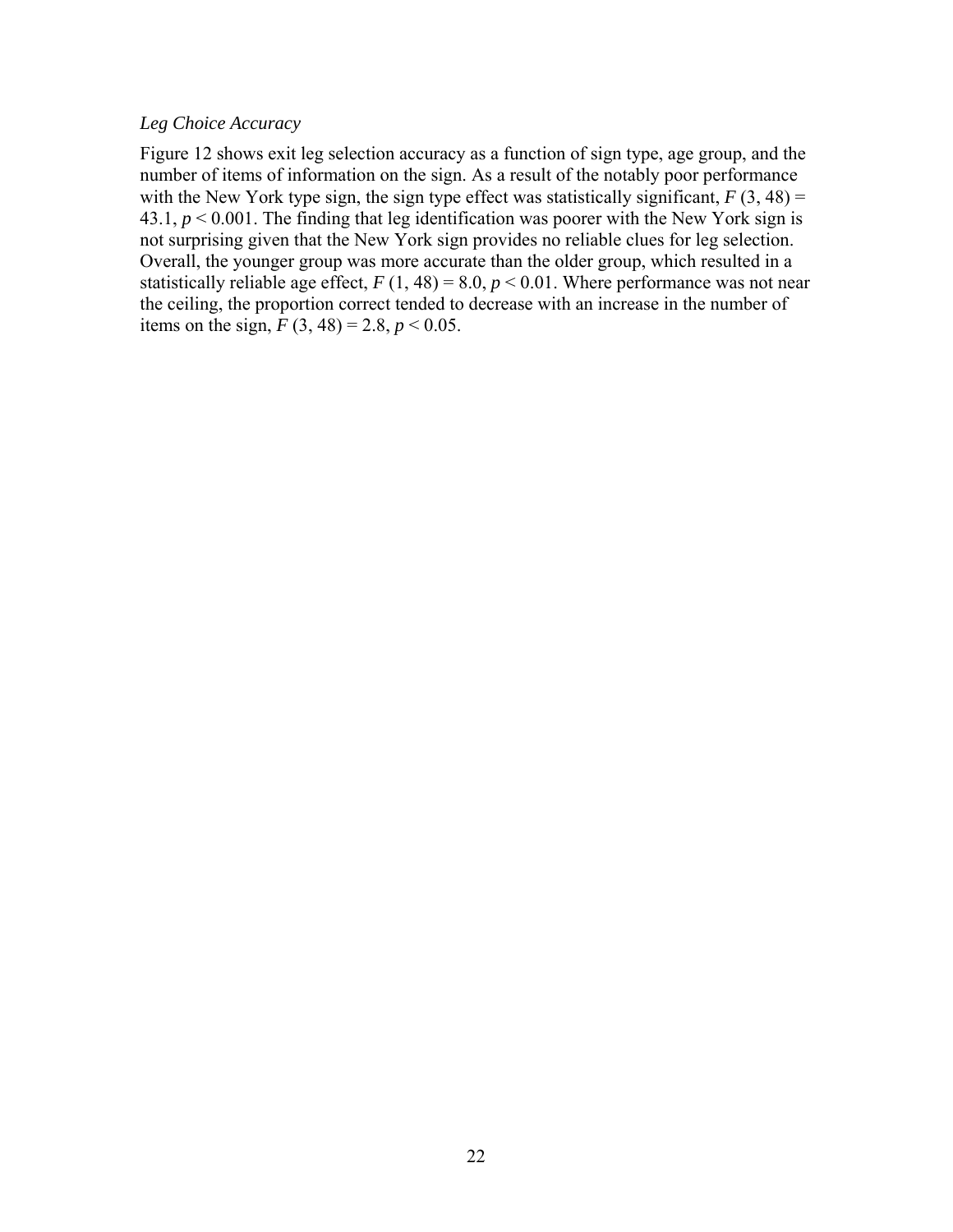

**Figure 12: Mean proportion of correct exit leg selections as a function of sign type, age group, and items.**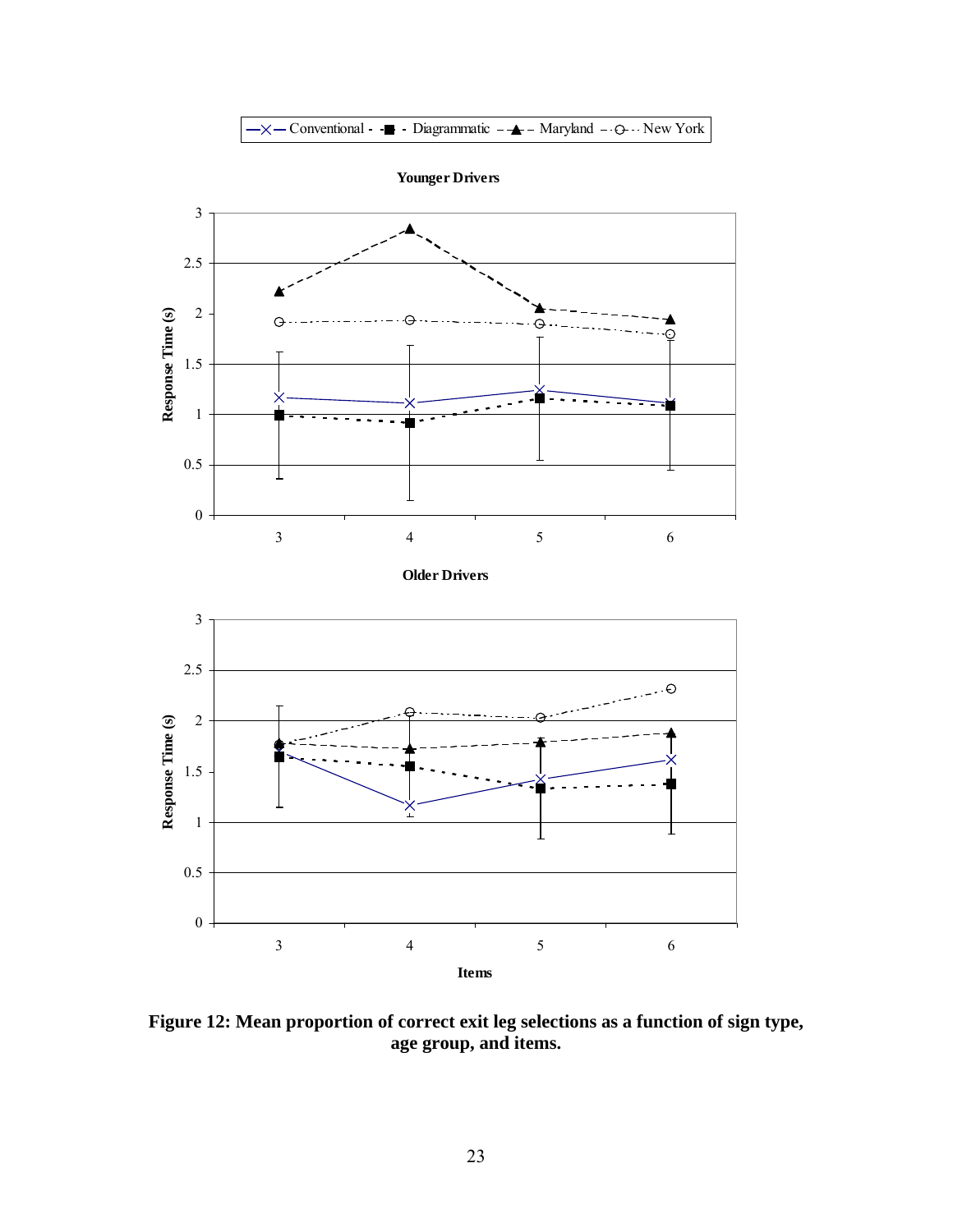## *Leg Choice Response Time*

Only the older group gave slower leg choice responses as the number if information items increased, and then only for the New York type sign. This pattern, shown in Figure 13, resulted in a 3-way interaction of sign type, age group, and number of items,  $F(9, 144) =$  $3.7, p \le 0.001$ .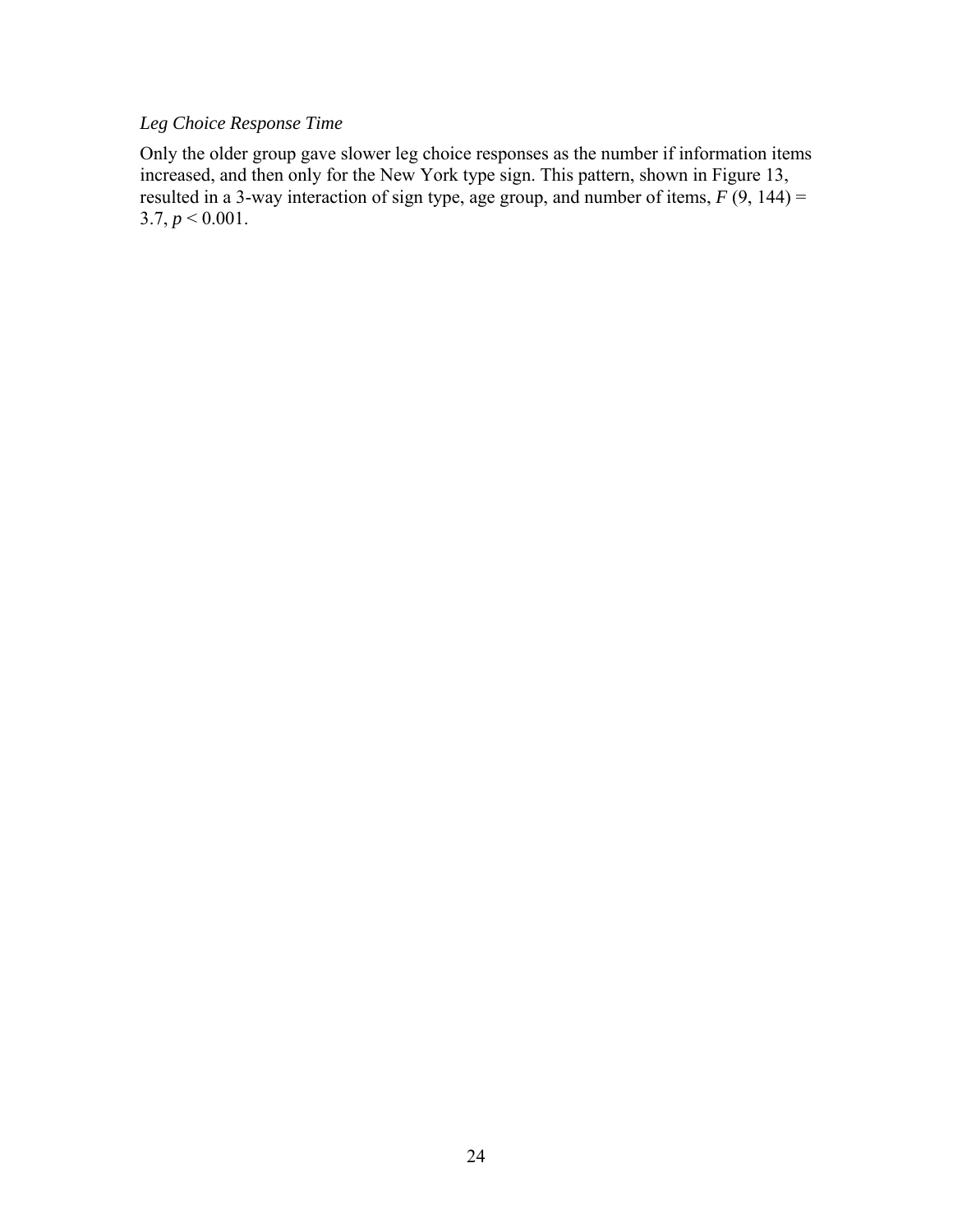

**Figure 13: Mean leg choice reaction time by sign type and information level.**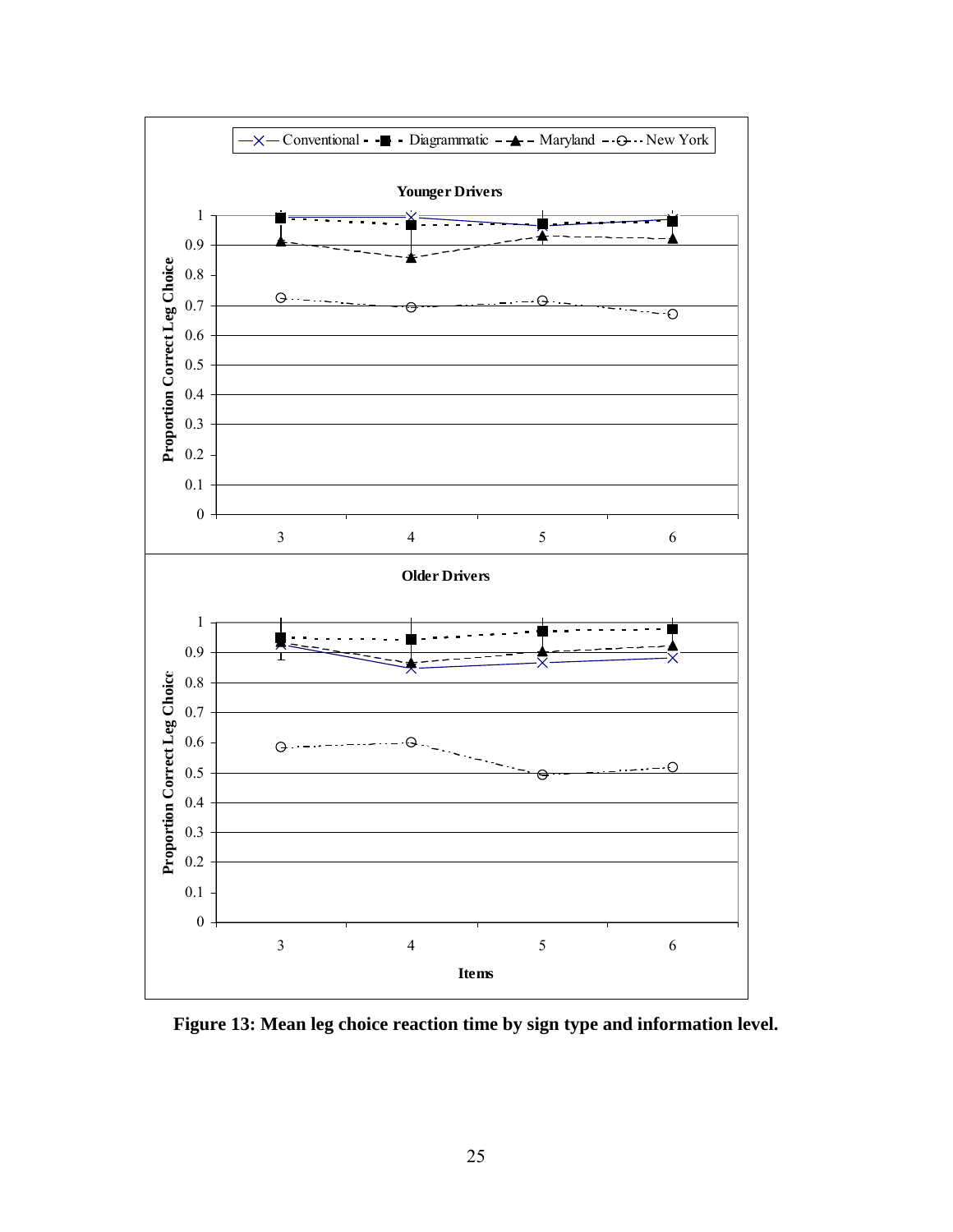## *Lane Selection Confidence*

As can be seen in Figure 14, participants were fairly confident of their lane selection choices despite the finding that they were only correct 68.5 percent of the time. Participants were somewhat less confident with the New York and Maryland signs than from the Conventional and Diagrammatic signs. The difference resulted in a significant sign type effect,  $F(3, 48) = 3.8, p < 0.05$ .



**Figure 14: Mean lane choice confidence rating by sign type.** 

## *Leg Selection Confidence*

Consistent with the high error rate for leg selection with the New York type sign, participants, New York group participants provided the lowest leg choice confidence ratings. Mean confidence ratings as a function of sign type and number of items are shown in Figure 15. Although Maryland group was more confident of its lane selection then was the New York group, those with Maryland type signs were less confident in their leg choices than were either the Conventional sign group or the Diagrammatic sign group. The latter to groups exhibited almost total confidence in their decisions. The sign type effect was significant,  $F(3, 48) = 11.4$ ,  $p < 0.001$ . There was a slight, but nonetheless statistically significant, effect of number of items. Confidence decreased with an increasing number of items,  $F(3, 144) = 3.9, p < 0.05$ .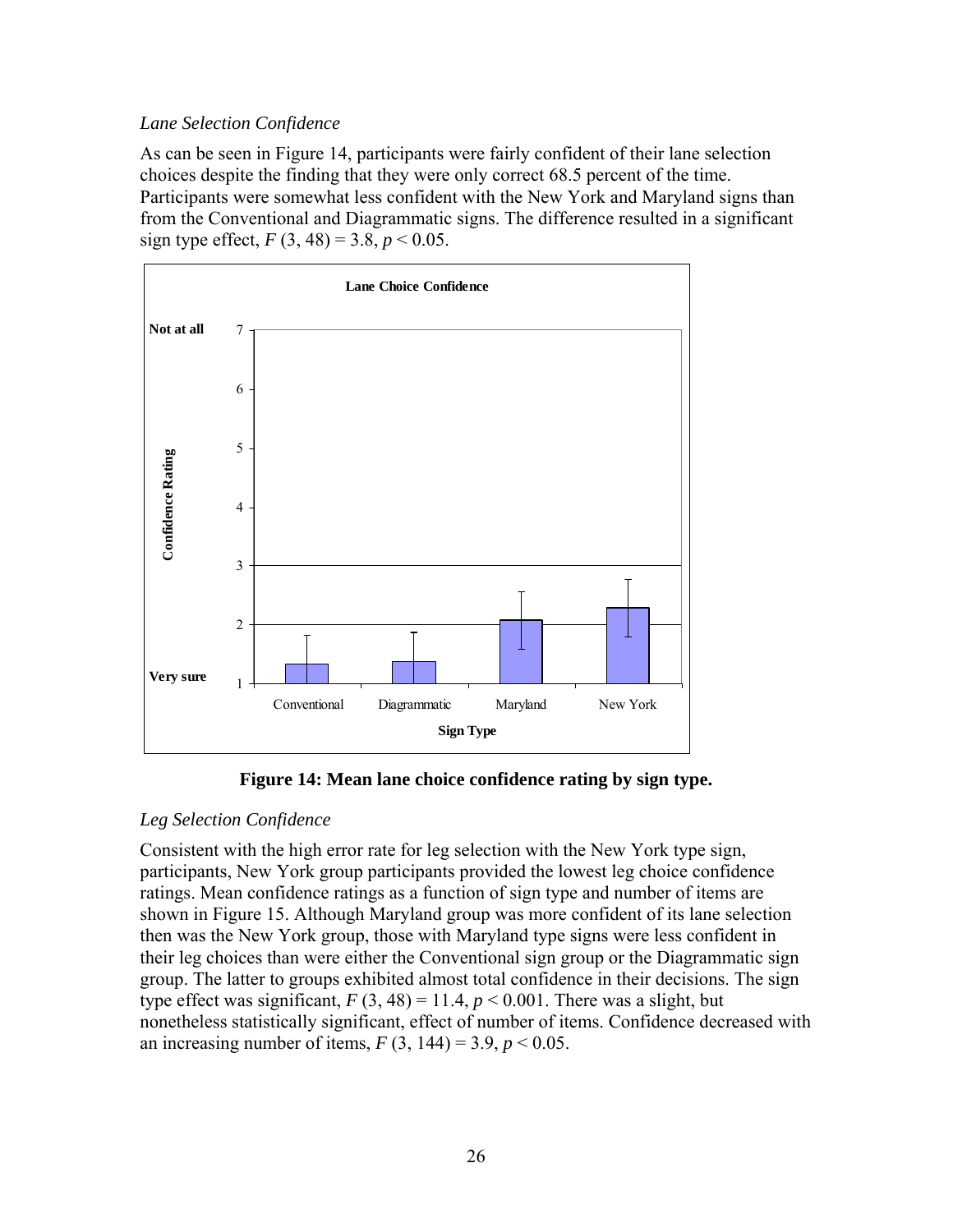

**Figure 15. Mean Leg choice confidence rating by sign type and information load.** 

#### **CONCLUSIONS AND RECOMMENDATIONS**

Operational Analysis portion of this study developed a concept for sign information load in the context of competing roundabout driving task demands. The analysis included operational observations that confirmed that operational speed closely correlated to the  $R<sub>4</sub>$  radius design speed. Sign information lead time, the time available for detecting and reading a sign, can be estimated from R4 design speed and detection distance to a roundabout exit sign. The required time needed to read sign information and to make the appropriate choice were derived the literature. Available sign reading and decision time in roundabouts was assumed to be the difference between total sign information lead time and an estimate of the time consumed by competing tasks. A table of maximum sign items as a function of  $R_4$  radius and lane change restriction was proposed. This concept requires further research, but the proposed table may serve as a basis for validation of such a table for roundabout designers.

In the laboratory experiment, participants did not appear to use either the turn restrictions markings proposed by the NCUTCD, or the lane choice information available on the New York guide signs. Overall participant chose the correct lane only 68.5 percent of the time, a performance level that would be unacceptable if observed at actual intersections. This level of performance should raise concerns. It is possible that the low level of performance in lane choice was an artifact of the experimental design: that participants didn't process the roundabout picture with turn restriction markings because of some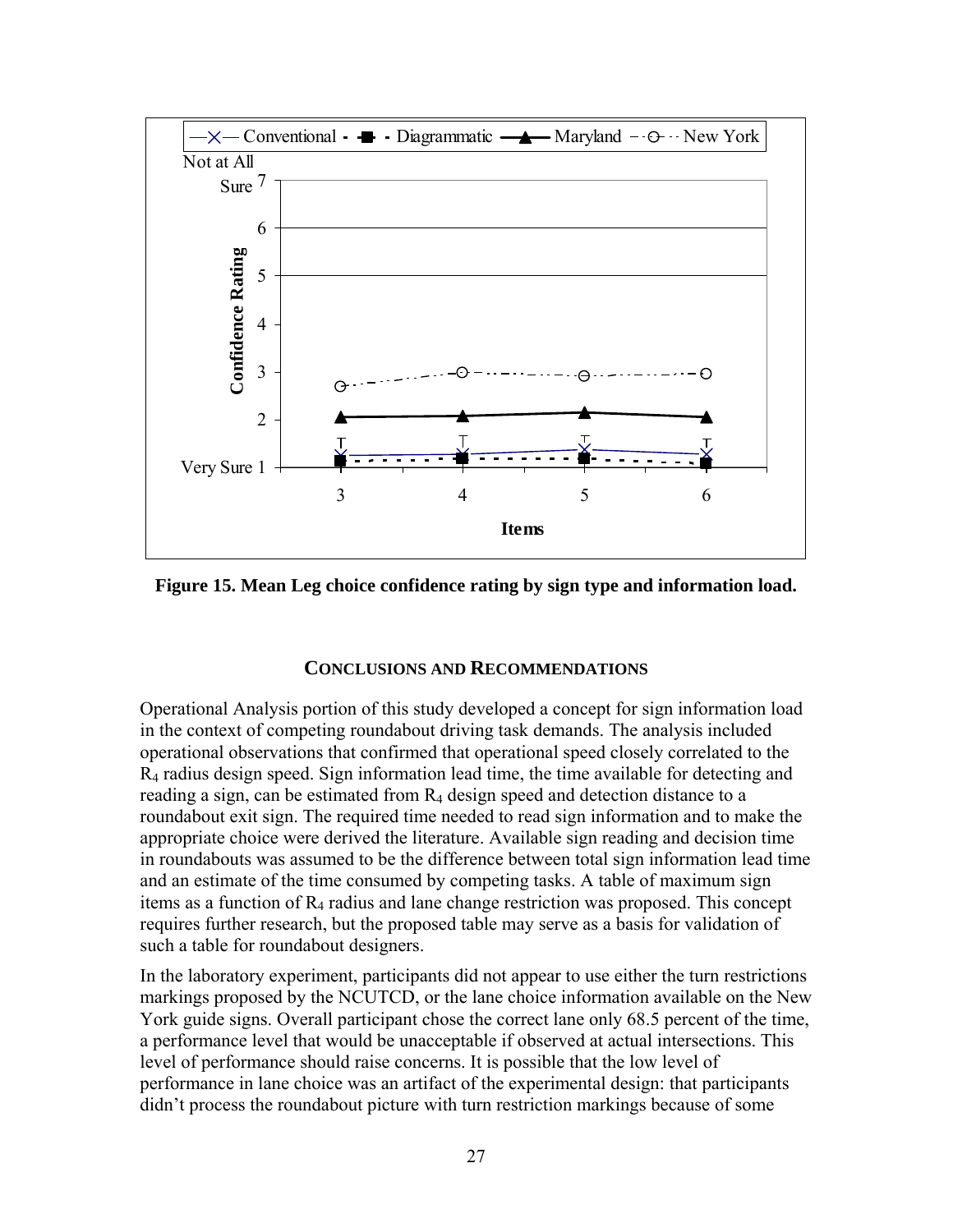experiment specific context. Participants were not told that the roundabout pictures contained turn restriction arrows, or what the arrows mean in a roundabout context. Indeed, some participant admitted in the post-experiment debriefing that they did not notice the arrows. Others commented that they ignored the arrows because they were obliviously wrong: that you should never driver clockwise through a roundabout.

In designing the experiment it was assumed that drivers understand the meaning of turn restriction arrows at intersections, and that no explanation of the arrows as necessary. Because this assumption proved wrong, two questions should be considered: (1) do US drivers consider roundabouts to be intersections, and (2) are standard turn restriction arrows understood by US drivers in the roundabout context? The results of this experiment cannot answer these questions, but they strongly suggest that these questions should be addressed.

The New York type sign was not well understood by participants in this experiment. Lane choice decisions were not better than with the other signs, even though the New York sign contains all necessary lane choice information, and none of the other signs do. The test was not conducted in New York, and it is unlikely that many of the participants who live in the greater DC metropolitan area, had experience with this sign type. It is possible that lane choice would improve if the New York sign was explained to the participants.

For lane choice, the New York and Maryland signs responses were significantly longer than the Conventional and Diagrammatic signs. Because response time is assumed to be related to sign processing time, this finding implies that the New York and Maryland signs require more time to process than the Conventional and Diagrammatic signs. Theoretically, the greater the time to process implies greater demands on a driver's attention and the fewer attention resources that are available to process other roadway and traffic information.

Visual demand was not directly measured in this experiment, as responses were not made until the signs were removed from the display and the roundabout picture with lane markings was displayed. Visual demand is more directly related to eyes-off-road time than number of items, as organization of information on a sign can be as important as the amount of information. As information was defined in this study, all the sign types had the same amount of information, and so all differences between signs types must be attributed to the organization of the information. The conventional sign type is the only one that potentially spreads information across two signs: the route number assembly and the conventional guide sign. An important consideration for driver visual attention is whether eyes-off-road time varies when the same information is spread across two signs. Because the conventional and diagrammatic types yielded the best performance in this study, and because eye glance demands can be an important safety consideration, it is recommended that glance behavior, i.e., number and duration of glances, be assessed for these two sign types.

For exit leg identification, participants performed significantly worse with the New York sign type when compared to the Conventional and Diagrammatic signs. Additionally, the Conventional and Diagrammatic signs were given higher confidence ratings compared to the Maryland and New York type signs. Taken together, the findings from the laboratory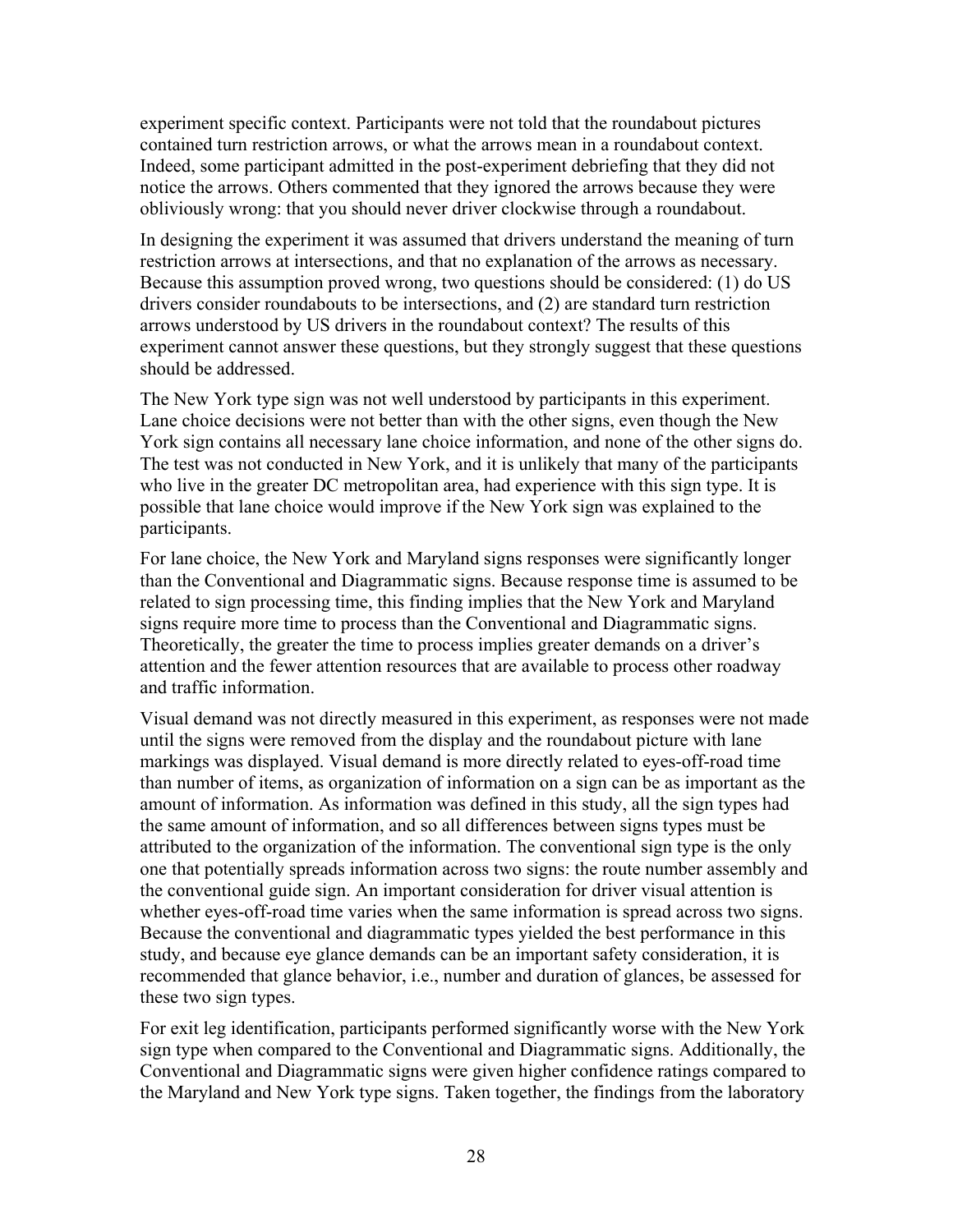experiment suggest that the Conventional and Diagrammatic guide signs are better understood and processed more than the Maryland and New York guide signs. From an agency perspective, one of the advantages of the conventional guide sign is that it does not take as much space to portray information as the Diagrammatic sign does. However, it is important to note that Diagrammatic signs might be more likely to provide the needed information at locations with geometry that varies from a standard four-way approach. For example, three-way and five-way roundabouts as well as roundabouts where the approaches intersect at odd angles might benefit from the use of a Diagrammatic sign. The present study only presented an orthogonal four-approach intersection, so it cannot address the relative benefits of diagrammatic versus conventional guide signs for other geometries.

The present study provides no explanation for why the Maryland and New York Guide signs yield lower performance, compared to the conventional and diagrammatic guide signs. The Maryland sign is similar in most respects to the conventional sign, differing only on the added lines to separate information for different exits, and the inclusion of route shields on the same sign instead of on a separate assembly in the conventional case. It should be noted that when only route shields or only destination names were provided, a subset of trials with only 3 items on the signs, the Maryland and conventional sign performance did not differ on any performance measures. In these cases, 3 items, all route shields or all destination names, performance with the New York sign was also equivalent across all performance measures.

When route shields and destination names are combined on the same sign or set of signs, conventional or diagrammatic signs are recommended.

Lane choices in the laboratory study appeared to be unaffected by the turn restriction markings that were displayed just before participants were to respond. Either the participants did not understand the meaning of the lane markings in the roundabout context, or they did not notice the markings. Given that the participants were specifically told that the purpose of the study was to identify the best way to indicate which lane should be used, it would be surprising that they would intentionally ignore turn restriction markings. However, it is possible that the laboratory task did not provide sufficient context for the markings, and that in a dynamic driving task the markings would be processed and understood. Further evaluation of turn restriction markings in a dynamic roundabout environment is recommended.